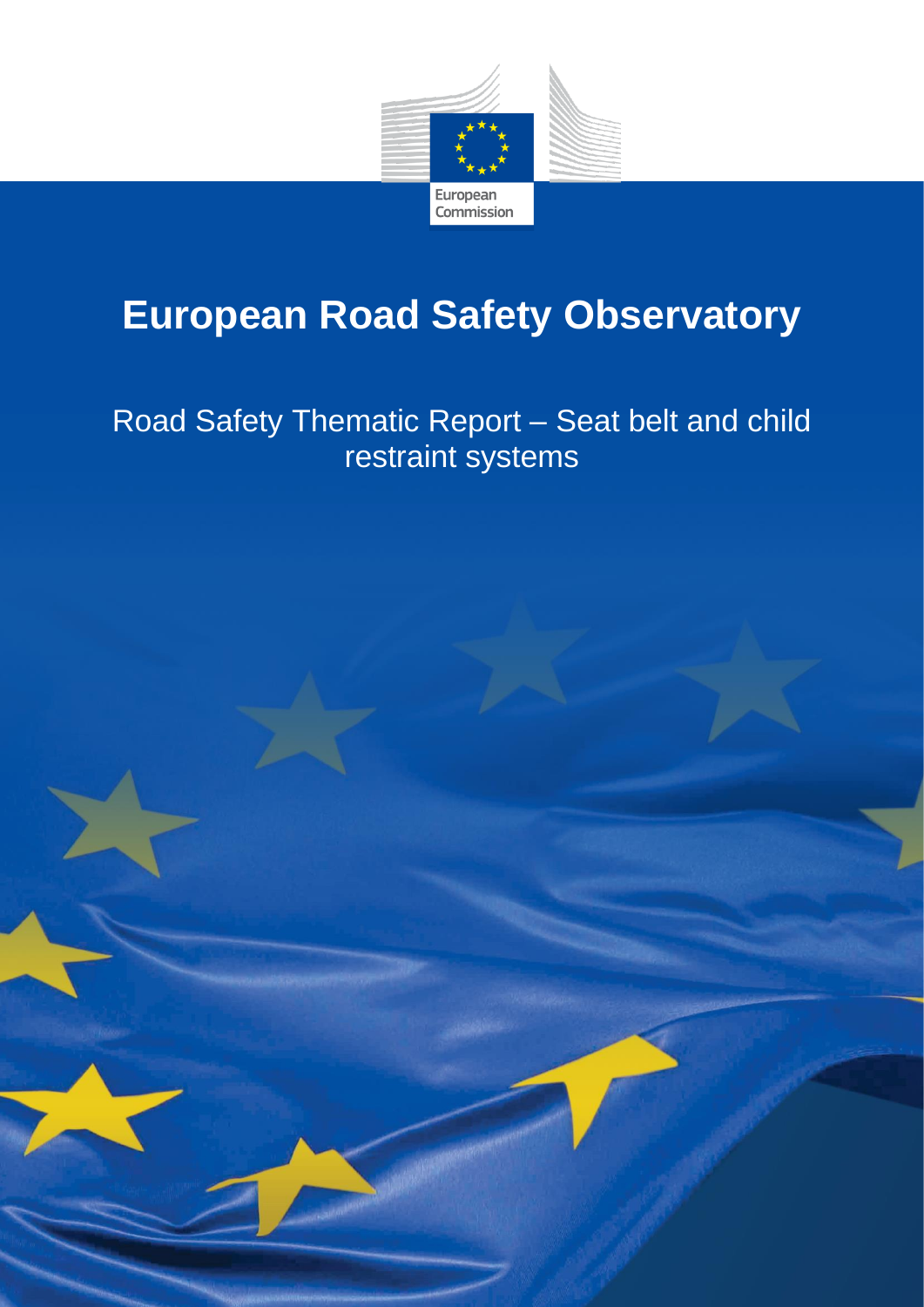This document is part of a series of 20 thematic reports on road safety. The purpose is to give road safety practitioners an overview of the most important research questions and results on the topic in question. The level of detail is intermediate, with more detailed papers or reports suggested for further reading. Each report has a 1-page summary.

| Contract    | This document has been prepared in the framework of the EC Service Contract<br>MOVE/C2/SER/2019-100/SI2.822066 with Vias institute (BE) and SWOV Institute<br>for Road Safety Research (NL).                                                                                                                                  |
|-------------|-------------------------------------------------------------------------------------------------------------------------------------------------------------------------------------------------------------------------------------------------------------------------------------------------------------------------------|
| Version     | Version 1.1, January 2022                                                                                                                                                                                                                                                                                                     |
| Author      | Annelies Schoeters (Vias institute)                                                                                                                                                                                                                                                                                           |
|             | Internal review Ingrid van Schagen (SWOV)                                                                                                                                                                                                                                                                                     |
|             | External review Alena Høye (Institute of Transport Economics, TØI)                                                                                                                                                                                                                                                            |
| Editor      | Heike Martensen (Vias institute)                                                                                                                                                                                                                                                                                              |
| Referencing | Reproduction of this document is allowed with due acknowledgement. Please<br>refer to the document as follows:<br>European Commission (2022) Road safety thematic report - Seat belt and child<br>restraint systems. European Road Safety Observatory. Brussels, European Com-<br>mission, Directorate General for Transport. |
| Source:     | The document is partly based on and partly cites (the translated versions of)<br>Tant, M. & Schoeters, A. (2019). Dossier thématique n°6 La ceinture et les dispo-<br>sitifs de retenue pour enfants. Bruxelles, Belgique : Institut Vias - Centre de con-<br>naissance Sécurité routière.                                    |

#### **Disclaimer**

Whilst every effort has been made to ensure that the material presented in this document is relevant, accurate and up-to-date, the (sub)contractors cannot accept any liability for any error or omission, or reliance on part or all of the content in another context.

Any information and views set out in this document are those of the author(s) and do not necessarily reflect the official opinion of the European Commission. The Commission does not guarantee the accuracy of the data included in this study. Neither the Commission nor any person acting on the Commission's behalf may be held responsible for the use that may be made of the information contained herein.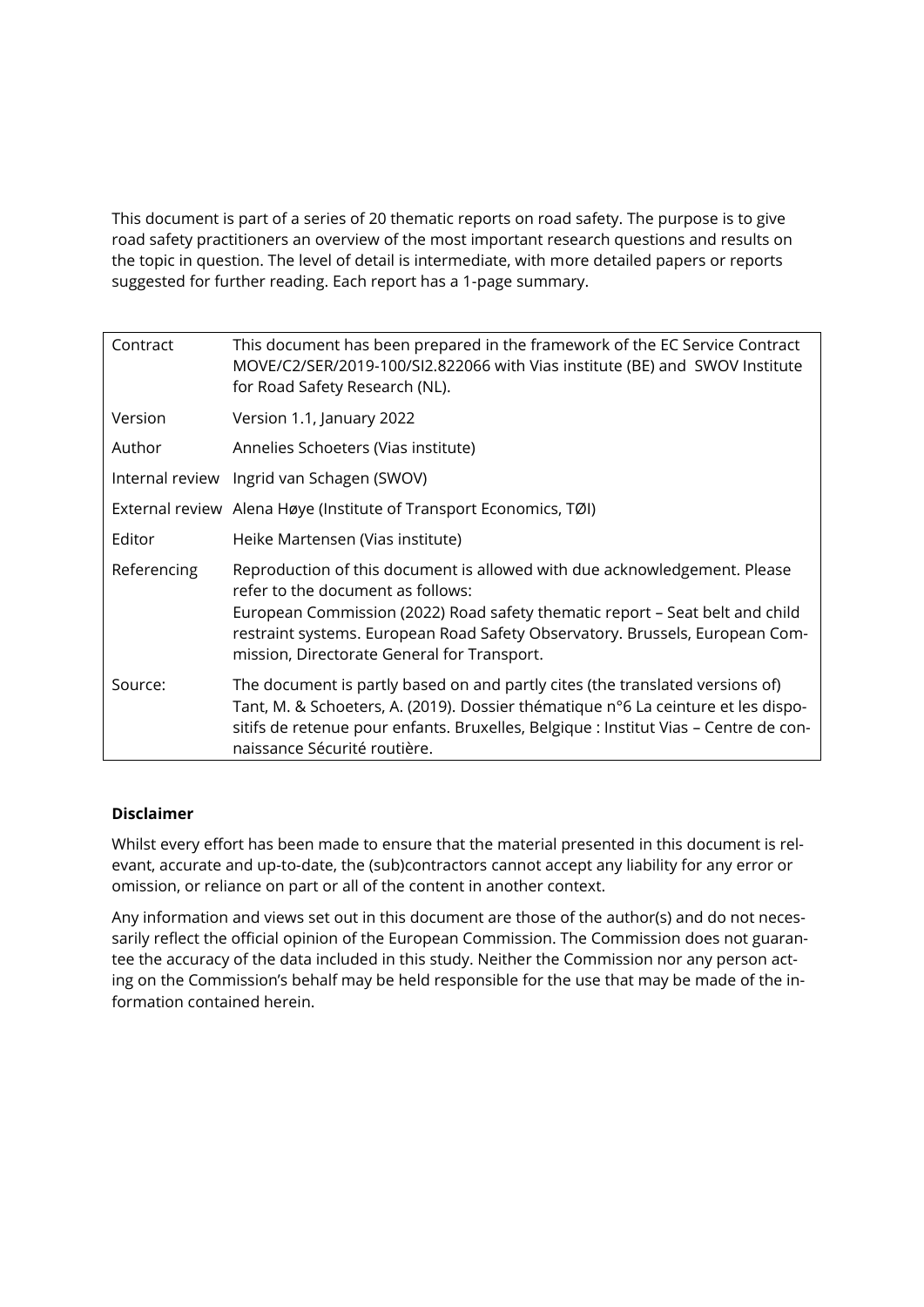# **Contents**

|                |                                                                                     | $\overline{2}$          |  |  |  |
|----------------|-------------------------------------------------------------------------------------|-------------------------|--|--|--|
| 1              |                                                                                     | $\mathbf{3}$            |  |  |  |
| 2 <sup>1</sup> |                                                                                     | $\overline{\mathbf{3}}$ |  |  |  |
|                |                                                                                     | $\overline{3}$          |  |  |  |
|                |                                                                                     |                         |  |  |  |
| 3              | What is the prevalence of (correct) use of restraint systems?5                      |                         |  |  |  |
|                |                                                                                     |                         |  |  |  |
|                | 3.2 Use of child restraint systems in European countries _______________________6   |                         |  |  |  |
| 4              | What are the causes for non-use or incorrect use of restraint                       |                         |  |  |  |
|                |                                                                                     | 6                       |  |  |  |
|                | 4.1 Factors associated with non-use of seat belts _______________________________6  |                         |  |  |  |
|                | 4.2 Factors associated with incorrect use of child restraint systems _____________7 |                         |  |  |  |
| 5.             | How dangerous is non-use or incorrect use of restraint                              |                         |  |  |  |
|                |                                                                                     | 8                       |  |  |  |
|                |                                                                                     |                         |  |  |  |
|                |                                                                                     |                         |  |  |  |
| 6              | Which measures help to increase the (correct) use of                                |                         |  |  |  |
|                |                                                                                     | 10                      |  |  |  |
|                |                                                                                     | 10                      |  |  |  |
|                | 6.2 Enforcement                                                                     |                         |  |  |  |
|                |                                                                                     | 12                      |  |  |  |
|                |                                                                                     |                         |  |  |  |
|                |                                                                                     |                         |  |  |  |
|                |                                                                                     |                         |  |  |  |
|                |                                                                                     |                         |  |  |  |
| 7              |                                                                                     | 13                      |  |  |  |
| 8              | <b>References</b>                                                                   | 13                      |  |  |  |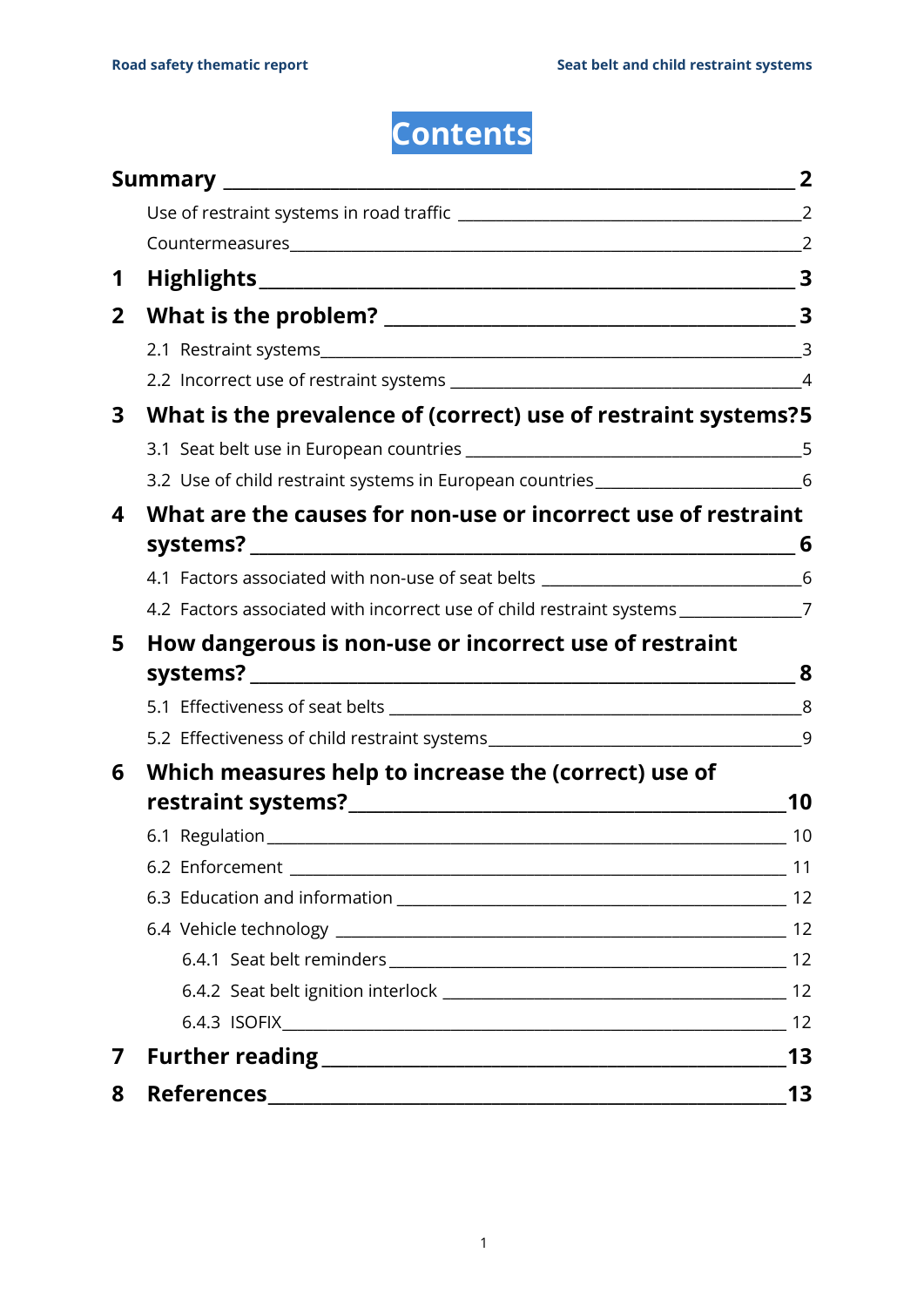### <span id="page-3-0"></span>**Summary**

#### <span id="page-3-1"></span>**Use of restraint systems in road traffic**

Seat belts and child restraint systems are among the most effective measures to protect occupants of motorized vehicles from road injuries. They are designed to prevent or minimize injuries of occupants when a crash occurs. Wearing a seat belt reduces the risk of fatal or serious injuries by around 60%. Moreover, wearing a seat belt also impacts the safety of other occupants since unrestrained occupants can become a projectile: rear seat passengers who do not wear a seat belt double the risk of injuries for restrained front seat occupants. Appropriate and correctly used child restraint systems can reduce the risk of children being killed or injured by around 55 to 60%.

While the effectiveness of seat belts and child restraint systems has been scientifically proven, there are still a number of occupants that do not use a restraint system or use it incorrectly. Especially for child restraint systems (which are more complex to use than a seat belt), there is a high prevalence of incorrect use or the use of systems that are not adapted to the size of the child. While the percentage of non-use of seat belts is relatively low, these non-users have a higher crash risk than seat belt users and an increase in seat belt use could therefore save many lives. New data on the use of restraint systems are expected in 2022 as part of the EU project "Baseline" on key performance indicators.

#### <span id="page-3-2"></span>**Countermeasures**

The use of seat belts and child restraint systems on all seats in vehicles equipped with seat belts has been made obligatory in all EU countries by European legislation. Studies have shown that enforcement of this legislation is an effective measure to increase the correct use of restraint systems, especially in combination with awareness campaigns. However, since police checks are difficult to automate, enforcement is relatively expensive and road users in the EU have a very low chance of being checked.

There are different measures in the field of vehicle technology that can induce the (correct) use of restraint systems. Studies have indicated that both seat belt reminders and seat belt ignition interlocks can have a great impact on seat belt use. While a seat belt reminder gives a sound signal when the seat belt is not fastened or unbuckled during the trip, seat belt ignition interlocks will prevent a vehicle from starting or accelerating. The acceptance level of seat belt ignition interlocks among road users is much lower than that of seat belt reminders. Seat belt reminders on all front and rear seats in cars and vans and on all front seats in buses and trucks have become compulsory from 1 September 2019 for new vehicle types and from 1 September 2021 for all new vehicles.

ISOFIX is a system for attaching child restraint systems in a vehicle without using a seat belt. These systems reduce the risk of incorrect installation of child restraint systems. From 2014, this system has been compulsory in all new vehicles in the European Union.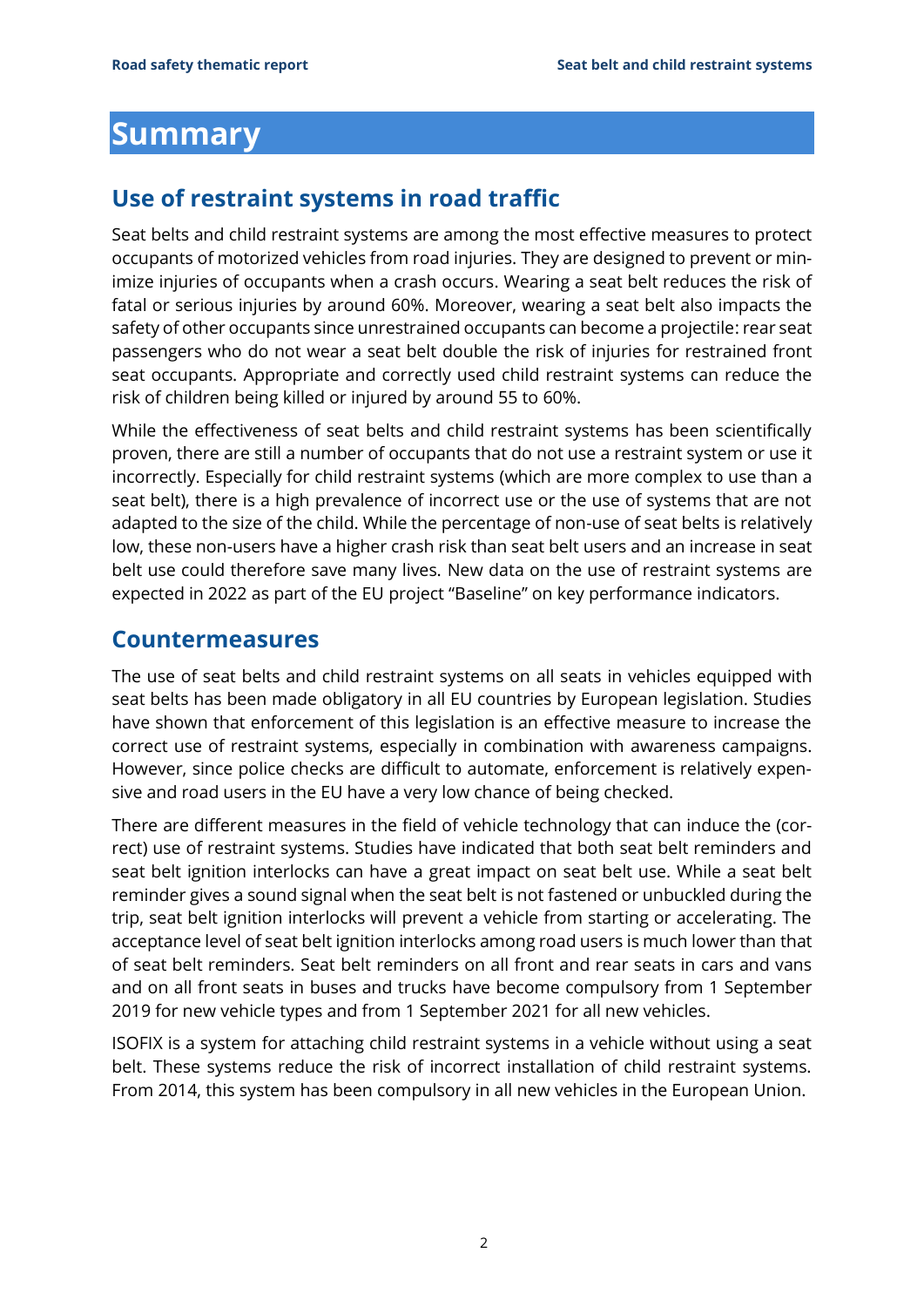## <span id="page-4-0"></span>**1 Highlights**

- The seat belt wearing rate in front seats is more than 95% in most EU countries, while the seat belt wearing rate in the back seats is generally lower, varying between 70 and 98%.
- An estimated 25% to 50% of fatally injured car occupants were not wearing a seatbelt.
- Observational studies show that only one third (between 20 and 50%) of children are correctly restrained.
- Not wearing a seat belt also increases the injury risk of other occupants because unrestrained occupants can become a projectile in the event of a collision.
- It is estimated that 900 deaths per year could be avoided in the EU if 99% of car occupants were wearing seat belts.

### <span id="page-4-1"></span>**2 What is the problem?**

#### **2.1 Restraint systems**

<span id="page-4-2"></span>Seat belts are one of the most effective measures to protect occupants of motorized vehicles from road injuries. They are passive or secondary safety devices, which means they will not prevent the occurrence of a crash but are designed to prevent or minimize the injuries of the occupants when a crash occurs (FIA Foundation for the Automobile and Society, 2009).

Because the stature of children is different from that of adults, the safety belt is not sufficient for them. Children are not only smaller, the relative proportions of their body parts and the development of their bones and muscles are different from adults. Hence, they need a system that is more adapted to their size and weight. There are different types of systems depending on the size or weight of the child. Integral systems, which are designed for babies and toddlers, have their own belt system with straps. These systems can be forward- or rearward-facing. Child restraint systems for older children are designed to guide the seat belt over the child's body. These are non-integral systems (i.e. booster cushions).

FIA (Foundation for the Automobile and Society, 2009, p.7) summarizes the main features of seat belts and child restraint systems as:

- "*Reduce the risk of contact with the interior of the vehicle or reduce the severity of injuries if this occurs;*
- *Distribute the forces of a crash over the strongest parts of the human body;*
- *Prevent the occupant from being ejected from the vehicle in an impact;*
- *Prevent injury to other occupants (for example in a frontal crash, unbelted rearseated passengers can be catapulted forward and hit other occupants)."*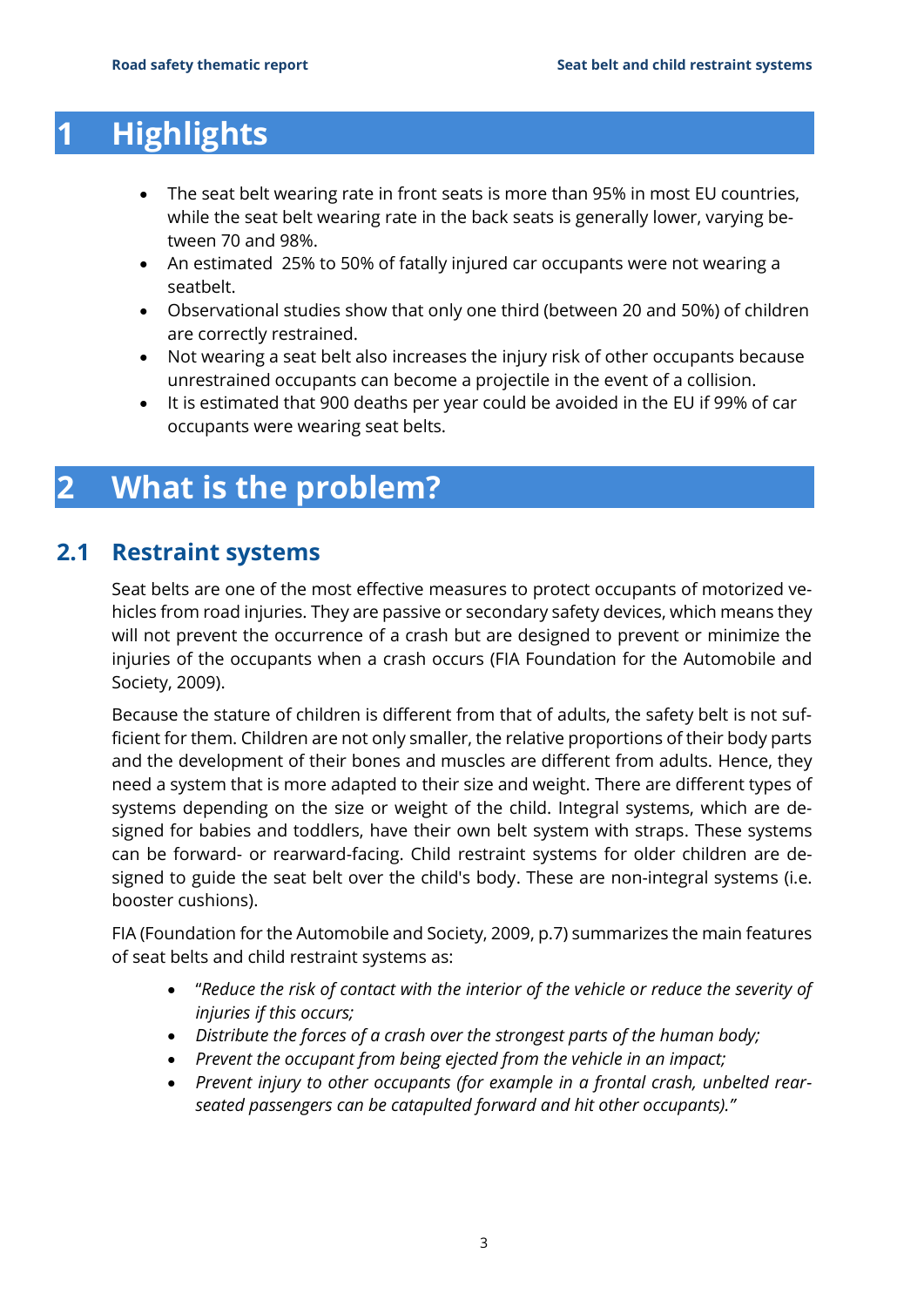#### **2.2 Incorrect use of restraint systems**

<span id="page-5-0"></span>While the effectiveness of seat belts and child restraint systems in preventing injuries has been scientifically proven (see Section [5\)](#page-9-0), there are still many vehicle occupants who do not use a restraint system or use it incorrectly (see Section [3\)](#page-6-0). Studies have shown that incorrect use or use of an inappropriate restraint system can reduce or even eliminate the safety effectiveness of the restraint system, resulting in increased risk of fatal or serious injuries (Brown & Bilston, 2007; Kapoor et al., 2011; Lesire et al., 2007).

The correct use of a three-point seat belt is illustrated in [Figure 1.](#page-5-1) Research about incorrect use of seat belts is mostly limited to children. The most common types of misuse are (Schoeters et al., 2017):

- The seat belt is placed away from the shoulder, even put under the arm or behind the back.
- The seat belt is twisted.
- There is slack in the seat belt.

When observed with children, these types of misuse often result from discomfort and can be avoided by using booster cushions, i.e. child restraint systems that guide the seat belt over the child's body.

<span id="page-5-1"></span>



The belt should run along the shoulder and not the neck.

The lower belt should fit nicely on the bones of the pelvis, which can withstand considerable pressure in the event of a collision and should not run over the abdomen where all the vital organs are located.

The most common types of incorrect use of child restraint systems are different depending on the type of system that is used. For integral systems (which have their own set of straps), the most common misuses are (Schoeters et al., 2017):

- Incorrect use of the straps, such as too much slack, twisted straps or the child's arms are outside the straps.
- Incorrect attachment of the child restraint system to the vehicle by means of the vehicle's seat belt.
- Installed in the wrong direction: child restraint systems designed for babies and some systems for toddlers should be installed facing rearward.

For non-integral systems, the most common misuses are (Schoeters et al., 2017):

- Incorrect position of the seat belt on the child's body (see above).
- The seat belt goes above or behind the arm rests of the booster cushion instead of below them.
- The back support of the booster cushion is not adapted or the seat belt guide is not used.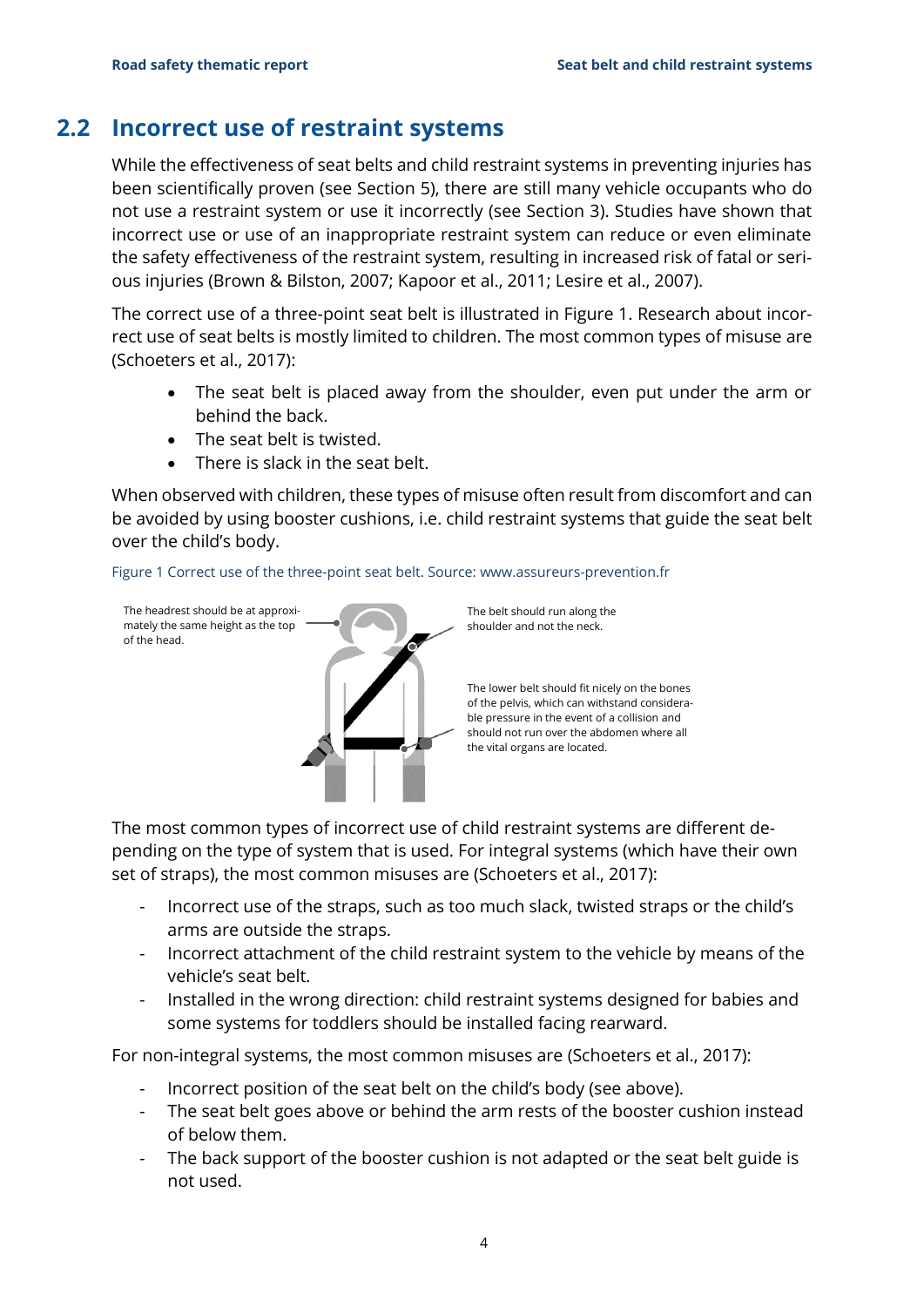Apart from installation errors, children are often secured in a system that is not appropriate for their size or weight, which can also lead to serious injuries. Child restraint systems are homologated according to different weight classes (ECE R44) or according to the size of the child (ECE R129) (see Section [6.1\)](#page-11-1), which means that these systems have been tested in crash tests using child dummies with different sizes to ensure that they give the best level of protection.

## <span id="page-6-0"></span>**3 What is the prevalence of (correct) use of restraint systems?**

### **3.1 Seat belt use in European countries**

<span id="page-6-2"></span><span id="page-6-1"></span>Table 1 Seat belt wearing rate of car drivers from national observational studies<sup>1</sup>.

| <b>Country</b>     | Year | Seat belt wearing rate -<br>Car drivers | <b>Year</b>    | Seat belt wearing rate -<br><b>Rear passengers in cars</b> |
|--------------------|------|-----------------------------------------|----------------|------------------------------------------------------------|
| <b>Austria</b>     | 2020 | 95%                                     | 2020           | 95%                                                        |
| <b>Belgium</b>     | 2018 | 95%                                     | 2018           | 86.3%                                                      |
| <b>Denmark</b>     | 2018 | 97%                                     | 2018           | 93%                                                        |
| <b>Finland</b>     | 2020 | 95%                                     | 2020           | 90%                                                        |
| <b>France</b>      | 2019 | 99.4%                                   | 2019           | 86.2%                                                      |
| Germany            | 2020 | 98.1%                                   | 2020           | 98.5%                                                      |
| <b>Hungary</b>     | 2019 | 95%                                     | 2019           | 71%                                                        |
| <b>Ireland</b>     | 2018 | 96%                                     | 2018           | 90%                                                        |
| <b>Italy</b>       | 2018 | 62.7%                                   | $\prime$       | $\prime$                                                   |
| <b>Norway</b>      | 2019 | 97.8%                                   | $\overline{I}$ | $\sqrt{\phantom{a}}$                                       |
| Poland             | 2020 | 97%                                     | 2020           | 85%                                                        |
| Portugal           | 2017 | 96%                                     | 2017           | 77%                                                        |
| Slovenia           | 2018 | 94.8%                                   | 2018           | 78.1%                                                      |
| Sweden             | 2020 | 97.6%                                   | 2017           | 94%                                                        |
| <b>Switzerland</b> | 2019 | 96%                                     | 2019           | 77%                                                        |

*Source: OECD, 2021*

[Table 1](#page-6-2) shows the percentage of seat belt use in all European countries for which results of a recent observational study were available in the IRTAD database (2021). The comparison shows that the seat belt wearing rates for car drivers are very close: in most countries, more than 9 out of 10 drivers wear a seat belt. For rear seat passengers, the seat

<sup>&</sup>lt;sup>1</sup> The figures should be interpreted with caution, since the observation and measurement methods used may vary between countries.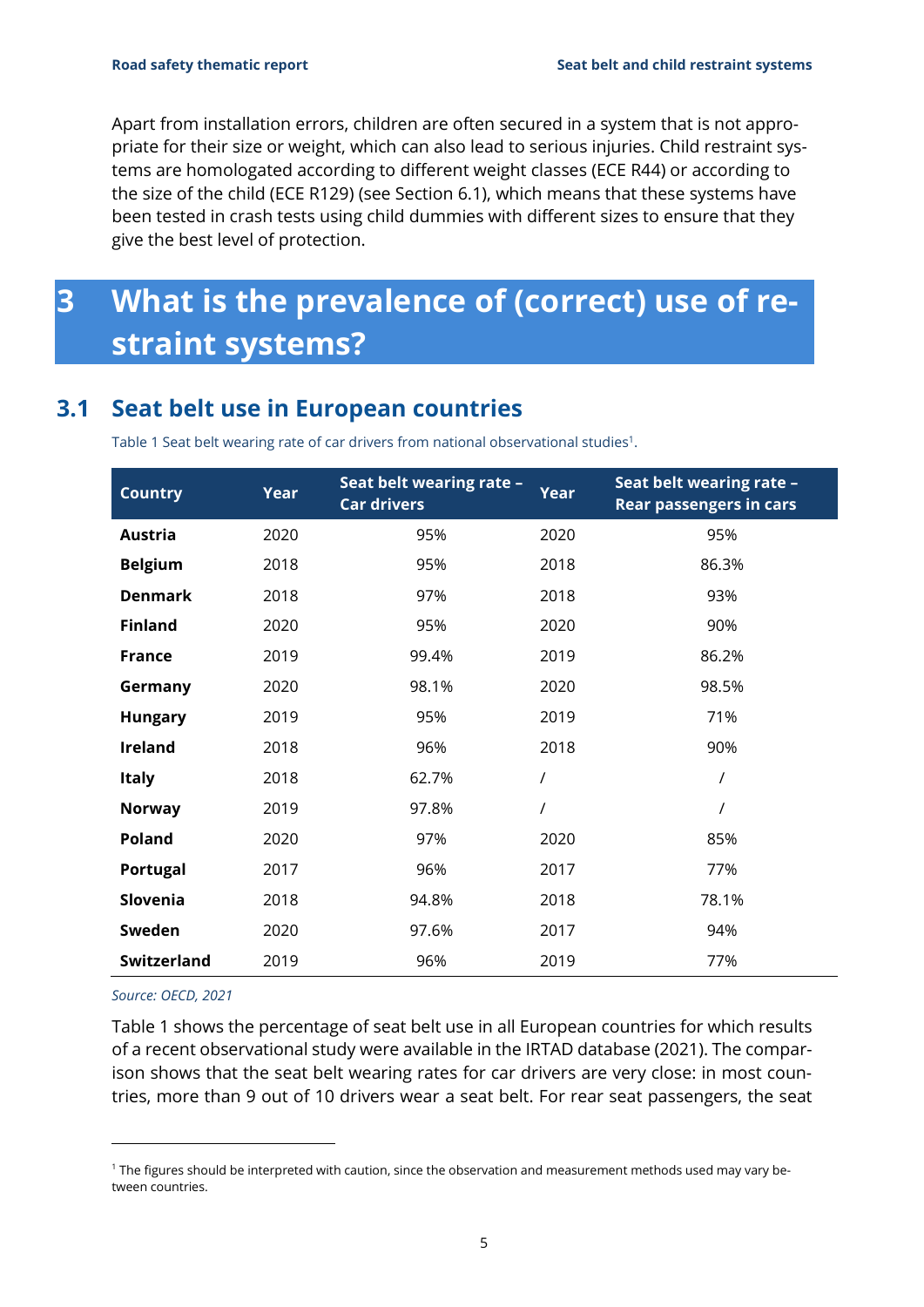belt wearing rate in most countries is lower than for front seat passengers. The results show more variation and range between 98.5% in Germany and 71% in Hungary. In general, the seat belt wearing rate has increased substantially over the past twenty years.

A second data source on seat belt use is self-reported data. During the ESRA survey conducted in 20 European countries in 2018, respondents were asked how often they had worn a seat belt as a car driver or as a rear seat passenger in the previous 30 days. 83% of European respondents said they had always worn the seat belt as a driver in the previous 30 days. Ireland has the highest scores: 9 out of 10 respondents say they had always used the seat belt as a driver during the previous 30 days. Greece has the lowest scores: less than 7 respondents out of 10 say they had always used the seat belt as a driver in the previous 30 days. The study also confirms that seat belt use in the rear is less frequent: only 63% of the European respondents say that they had always used the seat belt as a back-seat passenger in the previous 30 days. The highest percentages are found in Denmark, Germany, and France, where almost 8 out of 10 respondents say they had always worn the seat belt when travelling in the back seat in the previous 30 days. The ESRA-survey did not contain questions about incorrect seat belt use (Nakamura et al., 2020).

#### <span id="page-7-0"></span>**3.2 Use of child restraint systems in European countries**

The ESRA survey asked respondents if they had ever transported children in the car who were not restrained in a child restraint during the previous 30 days. On average 85% of European respondents said that they had always transported children in child restraints in this period. The highest percentage was found in Slovenia where more than 9 out of 10 respondents said they had always done so in the previous 30 days, while the lowest percentage was found in Denmark (69%) (Nakamura et al, 2020).

However, simply buckling children into a child restraint system is not enough to ensure their safety: it must also be done correctly. Several national and international observational studies (Lesire et al., 2013; Ledon, 2010; Brown et al., 2010; Hummel et al., 2010; Timothy, 2009; Piot, 2008; Decina & Lecoco, 2005; Roynard, 2012; Roynard, 2015; Schoeters & Lequeux, 2018) investigated the prevalence of incorrect (use of) child restraint systems. In this study, the installation of children in the car was observed in real-life conditions. In general, the observational studies showed that only one third (between 20 and 50%) of children were correctly restrained (without misuse) and that 15 to 30% were installed in an inappropriate system.

## <span id="page-7-1"></span>**4 What are the causes for non-use or incorrect use of restraint systems?**

#### **4.1 Factors associated with non-use of seat belts**

<span id="page-7-2"></span>Different studies have identified factors that are associated with not using a seat belt:

• Type of vehicle: the seat belt wearing rate is lower amongst passengers of vans and trucks compared to car passengers (Goetzke & Islam, 2015; ETSC, 2017).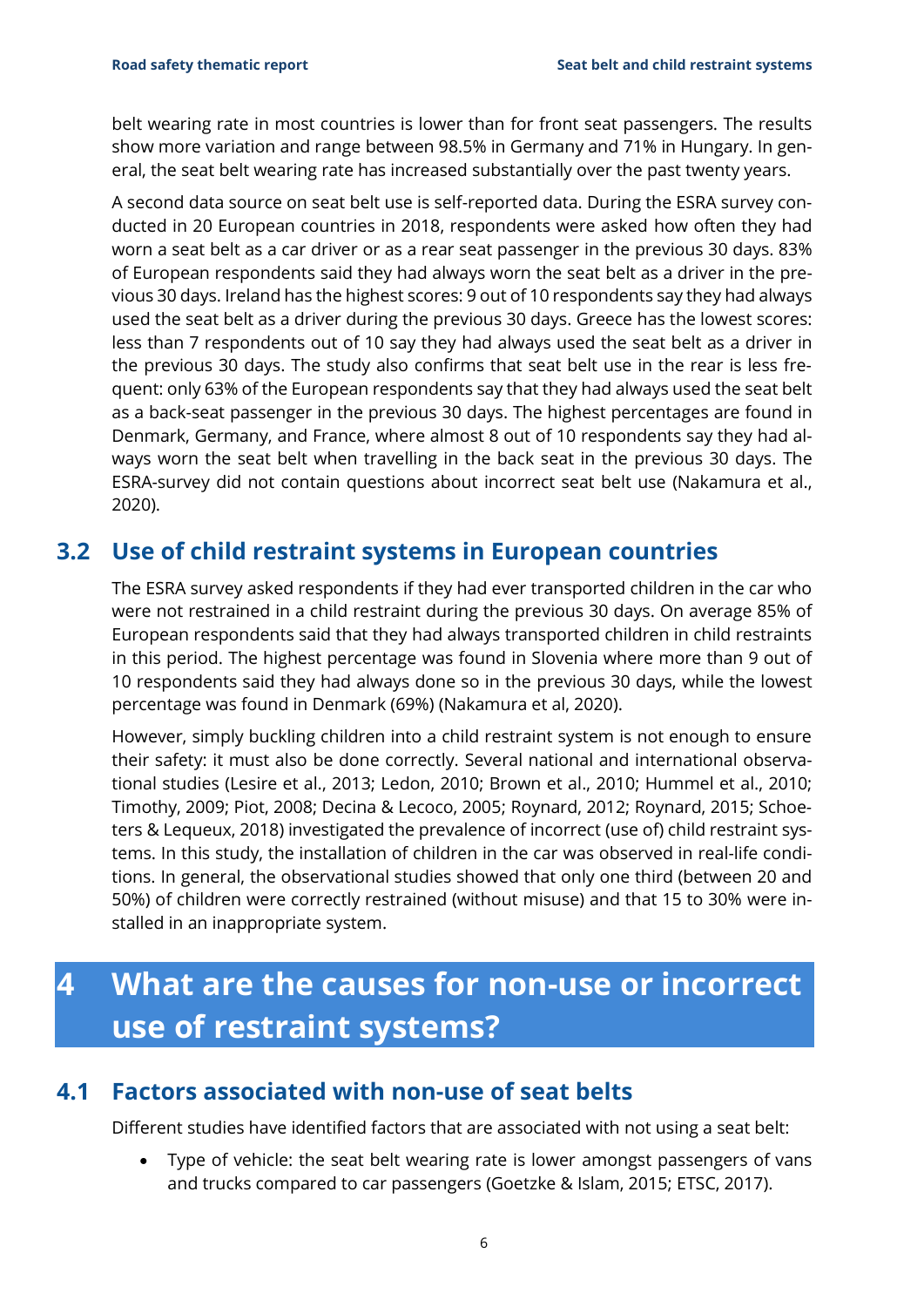- Age: younger occupants are less likely to wear a seat belt than others (Goetzke & Islam, 2015; Webster & Norbury, 2019).
- Gender: male occupants are less likely to wear a seat belt compared to female car occupants (Goetzke & Islam, 2015; Webster & Norbury, 2019).
- Seat belt use of the driver: the seat belt wearing rate of front-seat passengers is higher when the driver wears a seat belt (Nambisan & Vasudevan, 2007).

A recent British study (Webster & Norbury, 2019) summarized the potential reasons for the non-use of seat belts as "lack of habit or forgetting; feeling safe without a seat belt, especially in the back seat; belief that seat belts can be dangerous; discomfort; peer pressure; sensation seeking; rebellion/libertarian attitudes and perceived lack of enforcement".

### <span id="page-8-0"></span>**4.2 Factors associated with incorrect use of child restraint systems**

Observational studies which investigated the use of child restraint systems have identified several characteristics that have a strong association with incorrect use (CHILD, 2005; Hummel et al., 2010; Lalande, 2003; Ledon, 2010; Piot, 2008; Roynard, 2012; Roynard et al, 2014; Roynard, 2015; Vesentini, 2007; Schoeters & Lequeux, 2018):

- The age of the child: children require different types of child restraints at different stages of their development and some types are more likely to be misused than others.
- The size of the child: children between 110 and 130 cm in height have a relative high risk of being incorrectly restrained (Piot, 2008). Parents would more easily allow them to only use a safety belt instead of a booster cushion, because they consider the children already "big enough" not to have to sit in a child restraint system. Another risk group are children who are switched too quickly to a forward facing system.
- The type of trip and its duration/distance: on regular and short trips of less than 15 minutes (school, nursery, supermarket) where there is often a certain time pressure, there is a greater chance that the child is not properly secured. Journeys that last longer than 45 minutes and journeys at night also have a very high prevalence of improper securing because of the discomfort that children experience.
- Seat belt use of the driver: drivers who do not wear their seat belt are more prone to not securing their children or doing it incorrectly (Leopold, 2014).
- The level of education of the parents: a lower level of education is related to a higher rate of incorrect use (Piot, 2008).
- The presence of an ISOFIX system: an ISOFIX system significantly reduces the rate of incorrect use (Roynard & Lesire, 2012).

Child restraint systems are more complex to use than adult seat belts because there are numerous opportunities for errors, both in choosing an appropriate system and in installing it correctly (Brown et al., 2010). Lack of knowledge and awareness are identified as an important cause of incorrect use or non-use of child restraint systems. In observational studies performed in Belgium, it appeared that the majority of drivers were not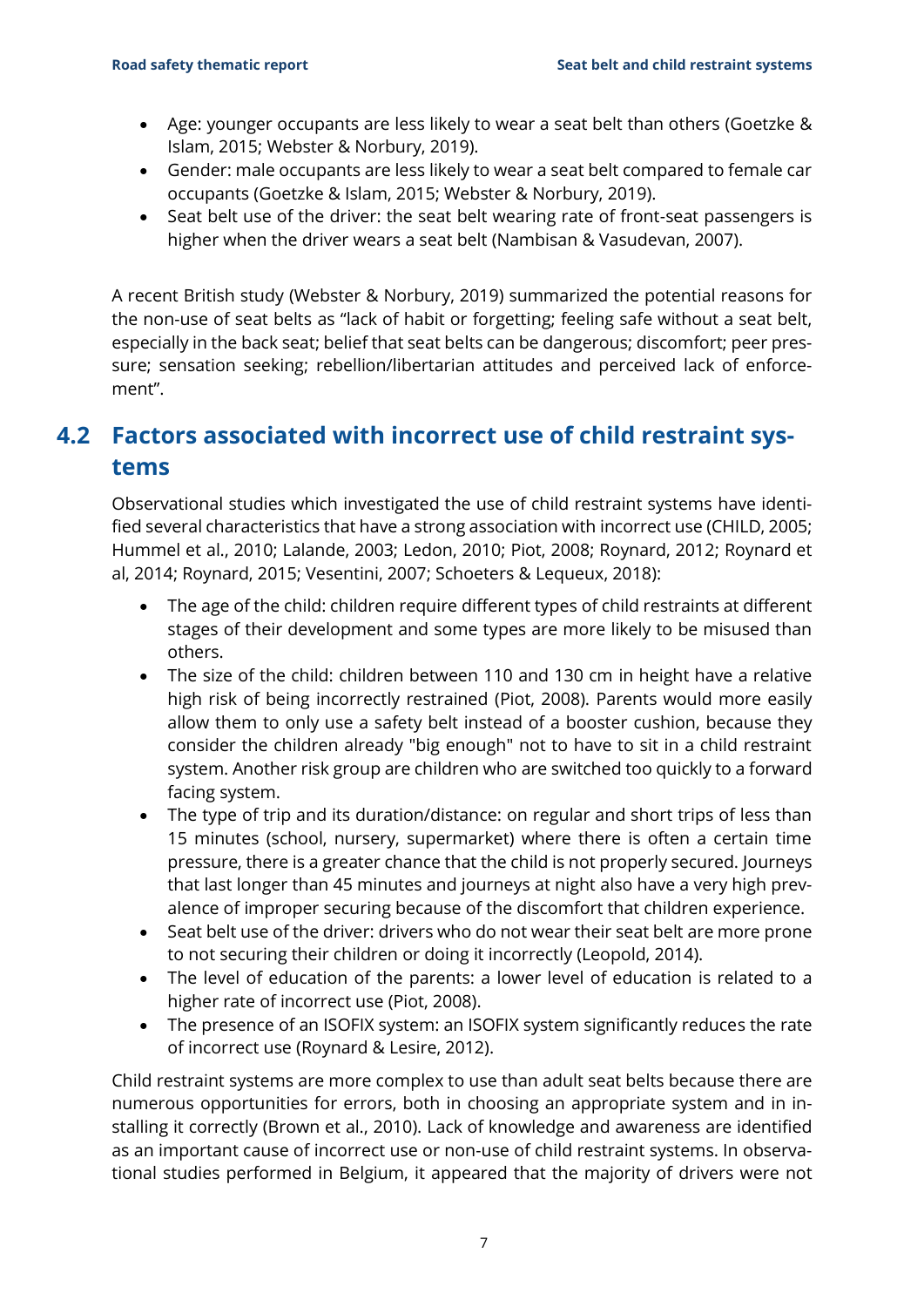<span id="page-9-0"></span>aware of the installation errors and about half of them minimized the importance of correct use for the child's safety (Roynard et al., 2014; Schoeters & Lequeux, 2018).

## **5 How dangerous is non-use or incorrect use of restraint systems?**

While the percentage of non-use of seat belts is relatively small in most European countries, there is still a major proportion of car occupant fatalities where no seat belt had been worn. A study from the United Kingdom shows that more than a quarter of car occupants killed in 2017 were not wearing seat belts (ETSC, 2019), and a Norwegian study (Ringen, 2019 in Elvik, 2020) showed that between 2005 and 2010 45% of car occupants that died had not worn a seat belt. Høye (2016) estimated that the risk of having a fatal crash in Norway is more than 8 times higher for unbelted drivers compared with drivers wearing a seat belt. This difference in crash risk is further explained by the fact that not using seat belts correlates with other risk factors such as drink-driving, speeding, nighttime driving, and previous traffic offences.

ETSC (2017) estimates that 900 deaths per year could be avoided in the European Union if 99% of car occupants wore seat belts.

|                       | % difference in number of fatalities |                                |  |
|-----------------------|--------------------------------------|--------------------------------|--|
| Use of seat belt      | <b>Best estimate</b>                 | <b>Confidence interval 95%</b> |  |
| <b>Drivers</b>        | -70%                                 | $[-81; -50]$                   |  |
| Front seat passengers | -58%                                 | $[-60; -56]$                   |  |
| Front seat occupants  | -60%                                 | $[-66; -53]$                   |  |
| Rear seat occupants   | $-44%$                               | $[-58; -27]$                   |  |
| All occupants         | -61%                                 | $[-69; -52]$                   |  |

#### <span id="page-9-1"></span>**5.1 Effectiveness of seat belts**

<span id="page-9-2"></span>Table 2 Effectiveness of seat belt use in light vehicles, results of a meta-analysis.

#### *Source: Høye (2016)*

According to a meta-analysis by Høye (2016), wearing a seat belt reduces the risk of being killed by 60% for front seat occupants and by 44% for rear seat occupants compared to not wearing a seat belt [\(Table 2\)](#page-9-2). The studies included in the meta-analysis have controlled for crash severity and other risk factors that are related to seat belt wearing such as drink-driving, speeding, and crashes at night.

Furthermore, not wearing a seat belt, especially for rear seat occupants, increases the injury risk of other occupants, especially front seat occupants. In a collision, rear seat occupants who are not restrained can become a projectile and increase the injury risk of front seat occupants either directly (by increasing the load on the front seat occupant) or indirectly (by pushing the front seat closer to the dashboard). As shown in [Table 3,](#page-10-1) a meta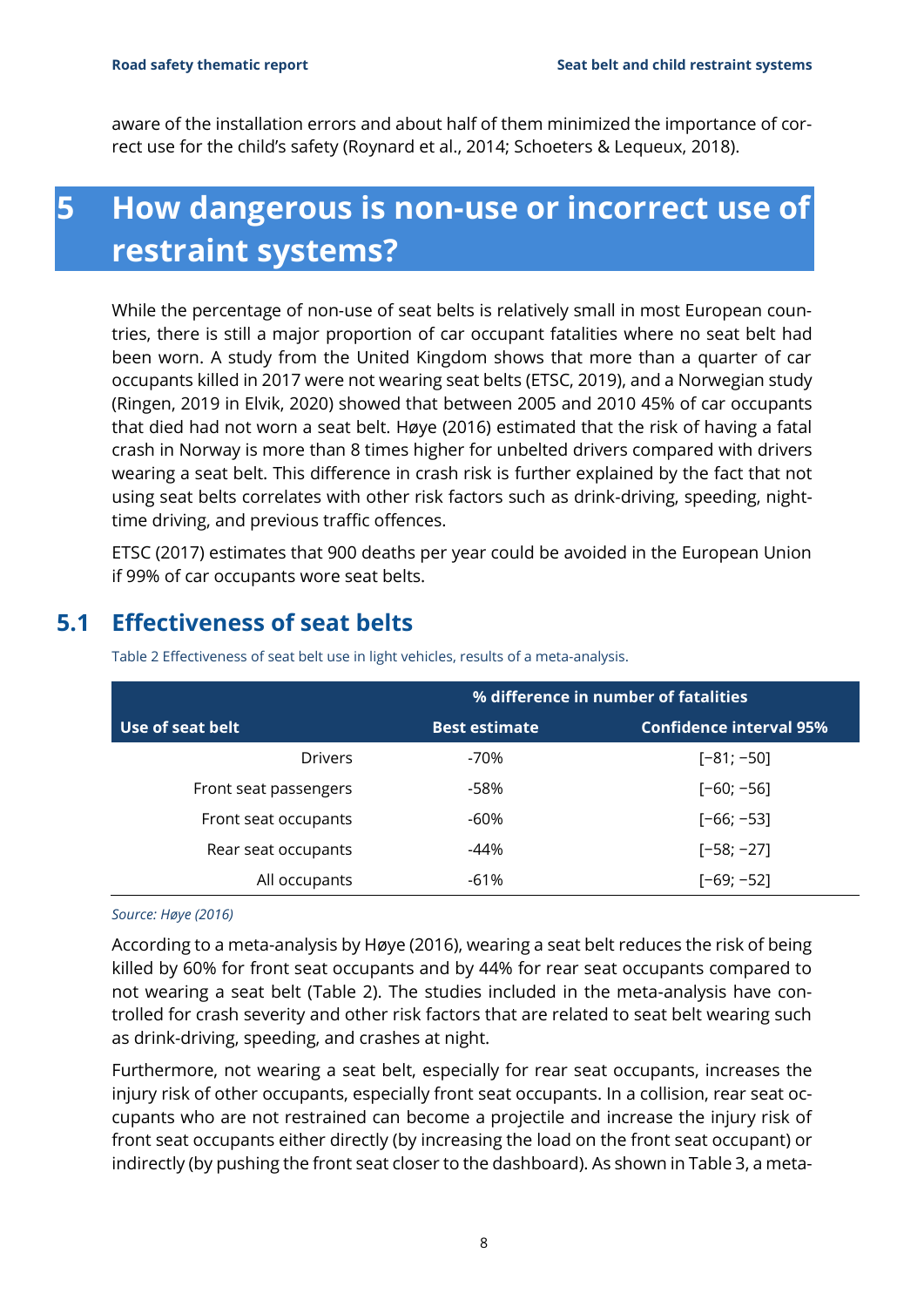analysis by Høye (2016) shows that unrestrained rear seat passengers more or less double the risk of fatalities and injuries among front seat passengers wearing a seat belt. There is very little effect (of unrestrained rear seat passengers) on front seat occupants who do not wear a seat belt.

|                                                      | % difference in number of fatalities and injuries |                                |  |
|------------------------------------------------------|---------------------------------------------------|--------------------------------|--|
| <b>Effect of unrestrained rear seat</b><br>occupants | <b>Best estimate</b>                              | <b>Confidence interval 95%</b> |  |
| Restrained front seat occupant fatalities            | $+119%$                                           | [+46; +230]                    |  |
| Unrestrained front seat occupant fatalities          | $+4\%$                                            | $[-3; +11]$                    |  |
| Restrained front seat occupant injuries              | +69%                                              | $[-26; +126]$                  |  |
| Unrestrained front seat occupant injuries            | $+5%$                                             | $[-8; +21]$                    |  |

<span id="page-10-1"></span>Table 3 Effect of seat belt non-use among rear seat occupants of light vehicles, results of a meta-analysis.

#### *Source: Høye (2016)*

Only a few studies have examined the effectiveness of seat belts in heavy goods vehicles and buses. A summary by Høye (2013a) shows that for truck drivers the risk of being injured in a crash is reduced by 42% and the risk of being killed by 47%. In-depth studies of bus and coach crashes indicate that most injuries of bus occupants could have been avoided by using seat belts.

#### <span id="page-10-0"></span>**5.2 Effectiveness of child restraint systems**

The effectiveness of child restraint systems in reducing the risk of injury to children has been demonstrated through scientific studies. The results vary depending on the age, the restraint system used, and the severity of the injuries. A meta-analysis by Høye (2013b) shows that in general children who are correctly restrained in an appropriate child restraint system have around 55% to 60% lower risk of being killed or injured than children who are not restrained at all.

The effectiveness of a child restraint system is highly dependent on the correct use of the seats. Scientific research has shown that incorrect use or use of an incorrectly adapted seat can have very serious consequences. It can reduce or even eliminate the safety effectiveness of a system, resulting in an increased risk of fatal or serious injuries (Brown & Bilston, 2007; Kapoor et al., 2011; Lesire et al., 2007).

This is confirmed by the meta-analysis by Høye (2013b). When comparing correctly restrained children with children who are incorrectly restrained or using an inappropriate restraint system, the risk of death or injury is around 30% to 40% lower. When a child between 1 and 6 years is restrained only by a seat belt, the risk of injuries is reduced by about 40% compared to children that are not restrained at all. However, when a child is correctly restrained in an appropriate restraint system, the risk of injuries reduces by about 60% compared to being restrained by the seat belt only. [Table 4](#page-11-2) shows these figures.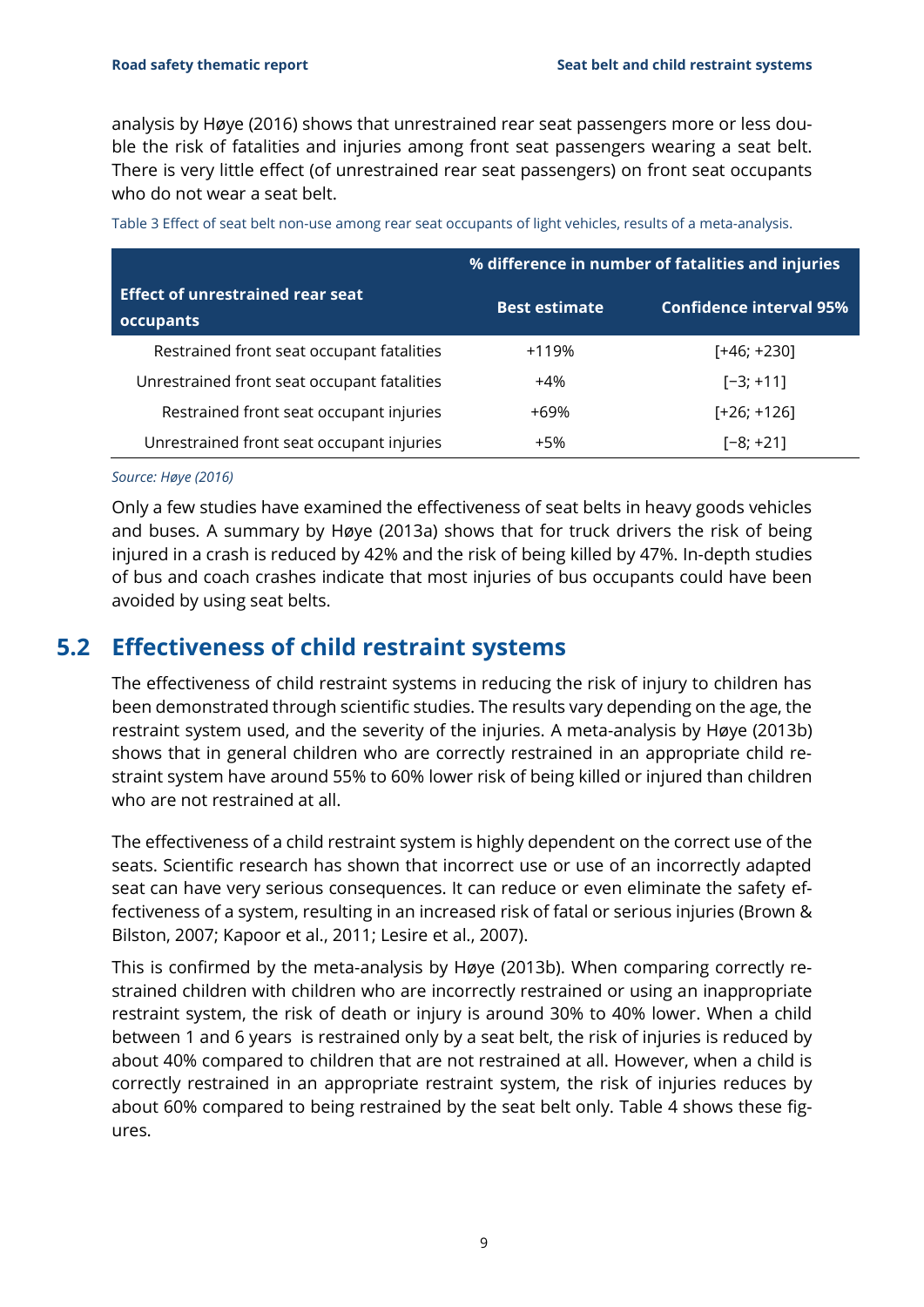<span id="page-11-2"></span>Table 4 Effectiveness of the use of child restraint systems and seat belts by children in passenger cars, results of a meta-analysis.

|                                                      | % difference in number of fatalities or injuries |                                |  |
|------------------------------------------------------|--------------------------------------------------|--------------------------------|--|
|                                                      | <b>Best estimate</b>                             | <b>Confidence interval 95%</b> |  |
| <b>Correctly restrained vs. not restrained</b>       |                                                  |                                |  |
| All - Fatalities                                     | -59                                              | $[-65; -51]$                   |  |
| All - Injuries                                       | -56                                              | $[-65; -44]$                   |  |
| Correctly restrained vs. incorrectly re-<br>strained |                                                  |                                |  |
| Baby - Serious injuries                              | -43                                              | $[-55; -29]$                   |  |
| All - Fatalities/ Injuries                           | -34                                              | $[-46; -20]$                   |  |
| Correctly restrained vs. seat belt only              |                                                  |                                |  |
| 1-6 years - Injuries                                 | -61                                              | $[-85; +2]$                    |  |
| Seat belt only vs. not restrained                    |                                                  |                                |  |
| All - Injuries                                       | -39                                              | [-47; -29]                     |  |

<span id="page-11-0"></span>*Source: Høye (2013b)*

## **6 Which measures help to increase the (correct) use of restraint systems?**

#### **6.1 Regulation**

<span id="page-11-1"></span>Since 1991, the use of a seat belt is compulsory in vehicles below 3.5 tonnes that are fitted with restraints according to European legislation (Directive 91/ 671/EEC). In 2003 this obligation was extended to all vehicles (Directive 2003/20/EC). The same directive made the use of child restraint systems which are appropriate according to the size and weight of children obligatory for children less than 1.35 m in height. Many EU countries have adopted stricter regulations and have made child restraint systems obligatory up to 1.50 m (WHO, 2018).

The technical requirements of child restraint systems are defined in two UN ECE regulations. Within the UN R44 regulation there are five weight classes in which child restraint systems can be approved:

- Group 0: for children weighing less than 10 kg;
- Group 0+: for children weighing less than 13 kg;
- Group 1: for children between 9 and 18 kg;
- Group 2: for children between 15 and 25 kg;
- Group 3: for children between 22 and 36 kg.

The new standard UN R129 aims to increase the effectiveness of child restraint systems by implementing stricter technical requirements and by improving their user-friendliness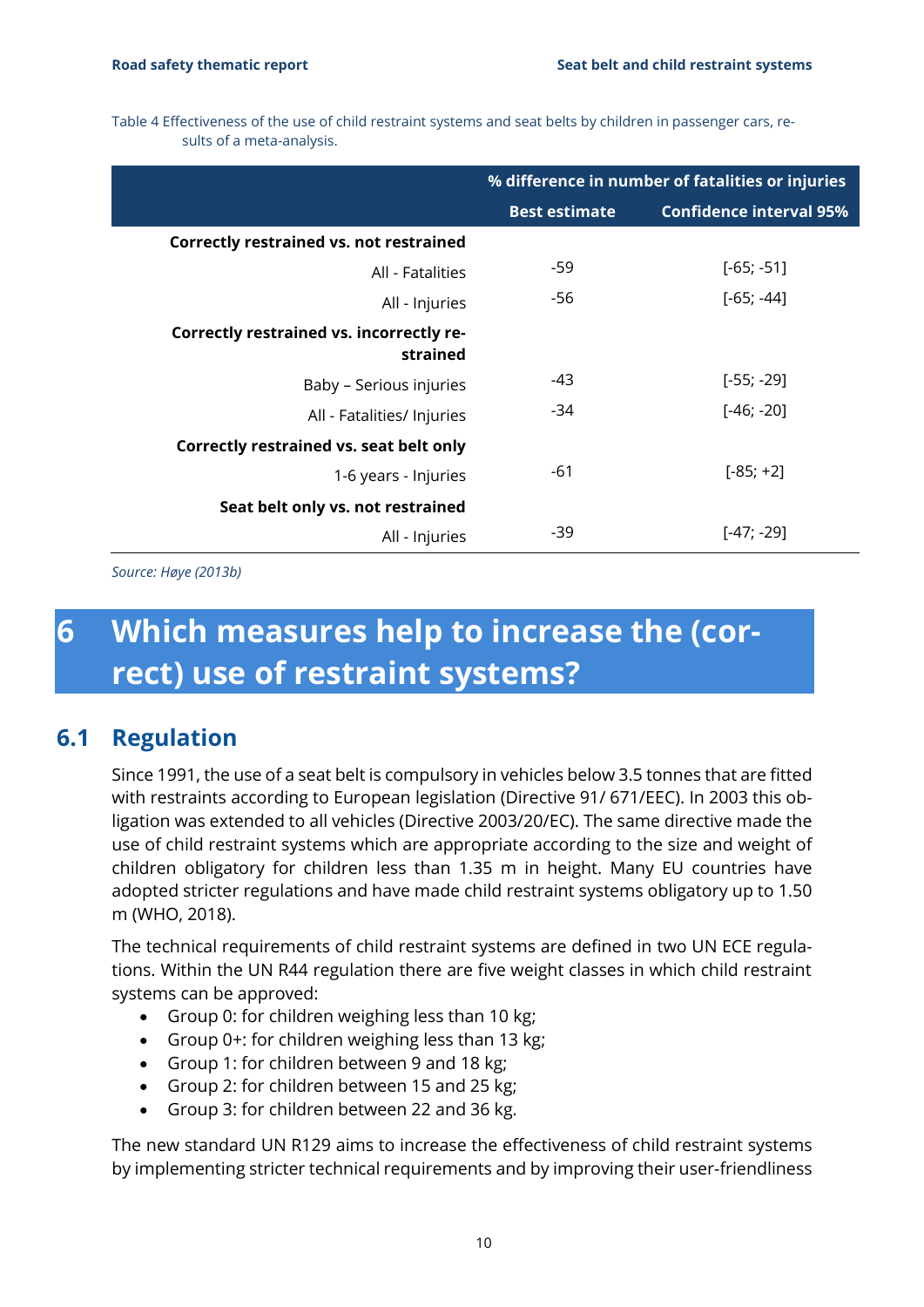so as to reduce the risk of incorrect use. This new regulation is being introduced in several phases and is currently running in parallel with the R44 standard (Directive 2014/37). The first phase was completed in 2013 and includes a new generation of integral child restraint systems called "i-Size". The most important innovations are (United Nations Economic Commission for Europe, 2016):

- I-Size seats are approved according to the height of the child instead of the weight.
- Children up to 15 months of age are obliged to be installed rearward facing. This position offers better protection for babies and young toddlers.
- I-Size seats can only be installed with an ISOFIX-system, as this has been proven to reduce the risk of incorrect installation.
- I-Size seats offer better side protection.

Since 1 September 2021 no new child restraint systems can be type-approved according to the R44 standard. As of 1 September 2024, these child restraint systems will no longer be sold in the EU, and then only child restraint systems according to the R129 standard will be on the market.

#### **6.2 Enforcement**

<span id="page-12-0"></span>Enforcement of seat belt and child restraint system legislation is based on police controls and punishment. The intention of enforcement is to make occupants of vehicles comply with the legislation and thereby increase the (correct) use of restraint systems (Alfonsi et al., 2017).

A meta-analysis by Høye (2020) shows that seat belt use increased by 19% during a period of increased enforcement and by 15% in the period after. These effects depend on the current levels of seat belt use. When seat belt use is low, an increase in enforcement can lead to a 30 to 45% increase in seat belt use. However, when seat belt use is already above 90%, an increase in police controls does not appear to have a measurable effect.

Furthermore, different studies show that enforcement actions are more effective when combined with awareness campaigns and information in the media (Høye, 2009; Nuyts & Vesentini, 2006; Kaiser et al., 2017; Alfonsi et al., 2017). Accordingly, many police departments undertake prevention and awareness actions in addition to checks. In this respect, the American "click it or ticket" campaign has served as a model for different European countries (Elvik, 2009).

However, the ESRA-survey has shown that only 26% of car drivers have a high probability of being checked by the police for wearing a seat belt on a typical journey (Nakamura et al, 2020). Enforcement of seat belt and child restraint legislation is labour-intensive and relatively expensive since seat belt checks are difficult to automate (Alfonsi et al., 2017).

Punishment of non-seat belt use can consist of fines or a combination of fines and demerit point system penalties. Different studies have shown an increase in seat belt use after the introduction of a demerit points system (Zambon et al., 2007; Gras et al., 2014). However, research has also shown that the effects can only be maintained when enforcement levels remain sufficiently high (Goldenbeld, 2017).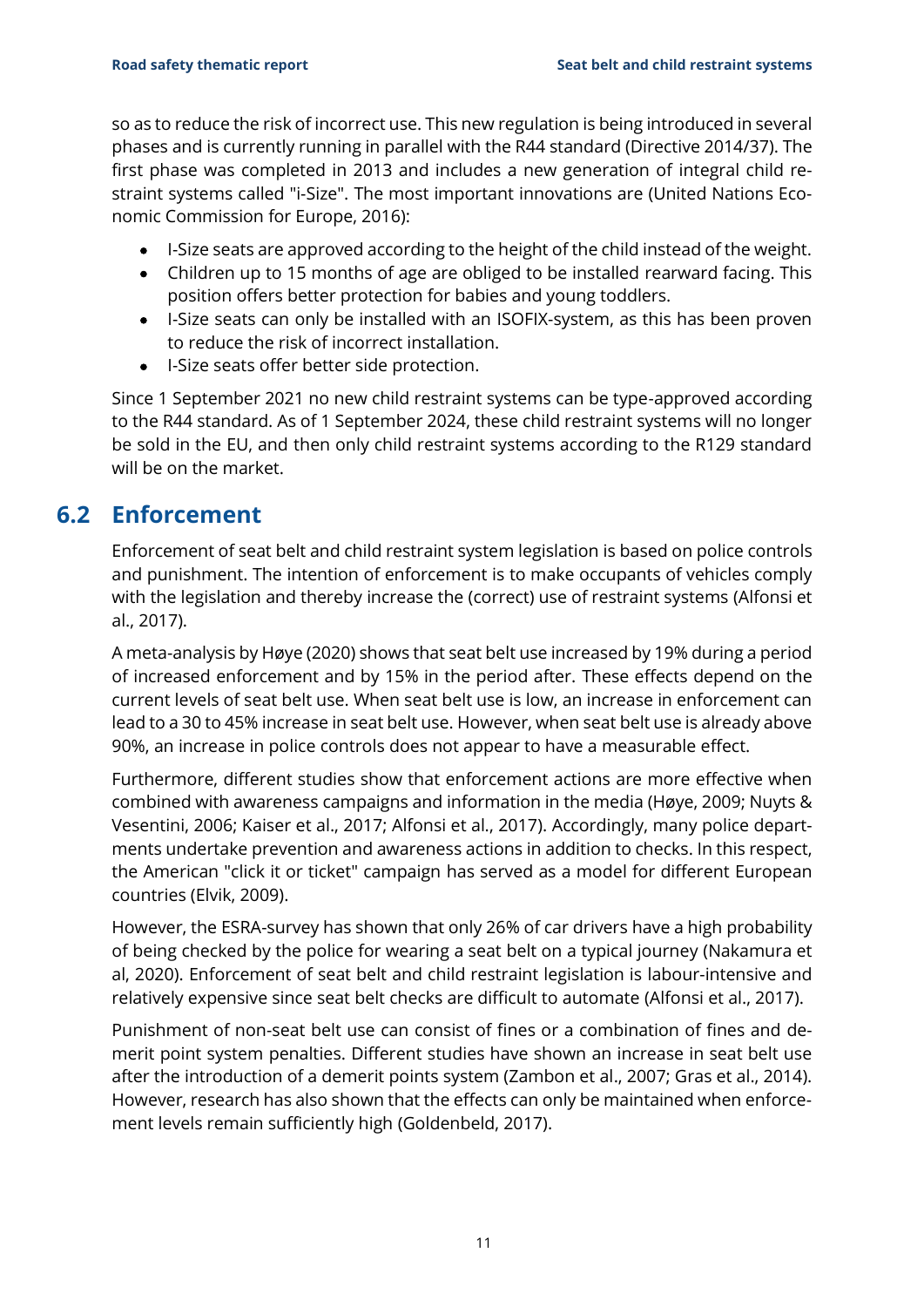#### **6.3 Education and information**

<span id="page-13-0"></span>The purpose of campaigns is to raise awareness about the importance of restraint systems and to motivate road users to use them. Campaigns can also inform road users about the correct use of seat belts and especially child restraint systems. The effect of campaigns is difficult to estimate, since they are mostly linked to the introduction of new legislation and to enforcement (Kaiser et al, 2017).

In a literature review by Phillips et al. (2011), different factors are identified that are important for a campaign to be effective. These are: using personal communication and roadside media (billboards and road signs); combination with enforcement (see Section [6.2\)](#page-12-0); and short campaign duration (less than one month).

### <span id="page-13-1"></span>**6.4 Vehicle technology**

#### **6.4.1 Seat belt reminders**

<span id="page-13-2"></span>Seat belt reminders are alarm systems that detect whether a seat belt is not fastened or unbuckled while driving and give visual and audible warnings. Studies have shown that these systems have a significant influence on seat belt wearing rates (Høye, 2016). According to ETSC (2006), seat belt reminders which meet Euro NCAP criteria<sup>2</sup>, can induce up to 99% of drivers to wear their seat belts.

Under Regulation (EC) No 661/2009, seat belt reminders were made compulsory for the driver seat in all new passenger cars from 2014 in implementation of UN Regulation No. 16, which established the relevant technical provisions. As a result of the amendment of that UN Regulation to take account of technical progress, it is obligatory to fit all front and rear seats of passenger cars and vans, as well as all front seats of buses and trucks, with seat belt reminder systems from 1 September 2019 for new types of motor vehicles and 1 September 2021 for all new motor vehicles.

#### **6.4.2 Seat belt ignition interlock**

<span id="page-13-3"></span>Seat belt ignition interlocks are systems that prevent a vehicle from starting unless all occupants are wearing their seat belt. While currently not available in cars, experiments have shown that these systems can have a great impact on seat belt use (Van Houten et al., 2014 in Høye, 2016). However, acceptance of these systems by users is much lower than for seat belt reminders (Kidd et al., 2014).

#### **6.4.3 ISOFIX**

<span id="page-13-4"></span>ISOFIX is a standard system for attaching a child restraint system to the vehicle without using the seat belt [\(Figure 2\)](#page-14-2). The seat is clicked directly into the anchorage holes of the car using attachment hooks. This system is designed for ease of use and to reduce the risk of incorrect installation. When a seat is attached using the seat belt, the routing of the belt is not always clear and the installation can require some work. There is also a risk

<sup>&</sup>lt;sup>2</sup> The Euro NCAP criteria for seat belt reminders include (a) the device should not be easy to deactivate, and (b) it should give a loud and clear sound for at least 90 seconds (Høye & Elvik, 2015).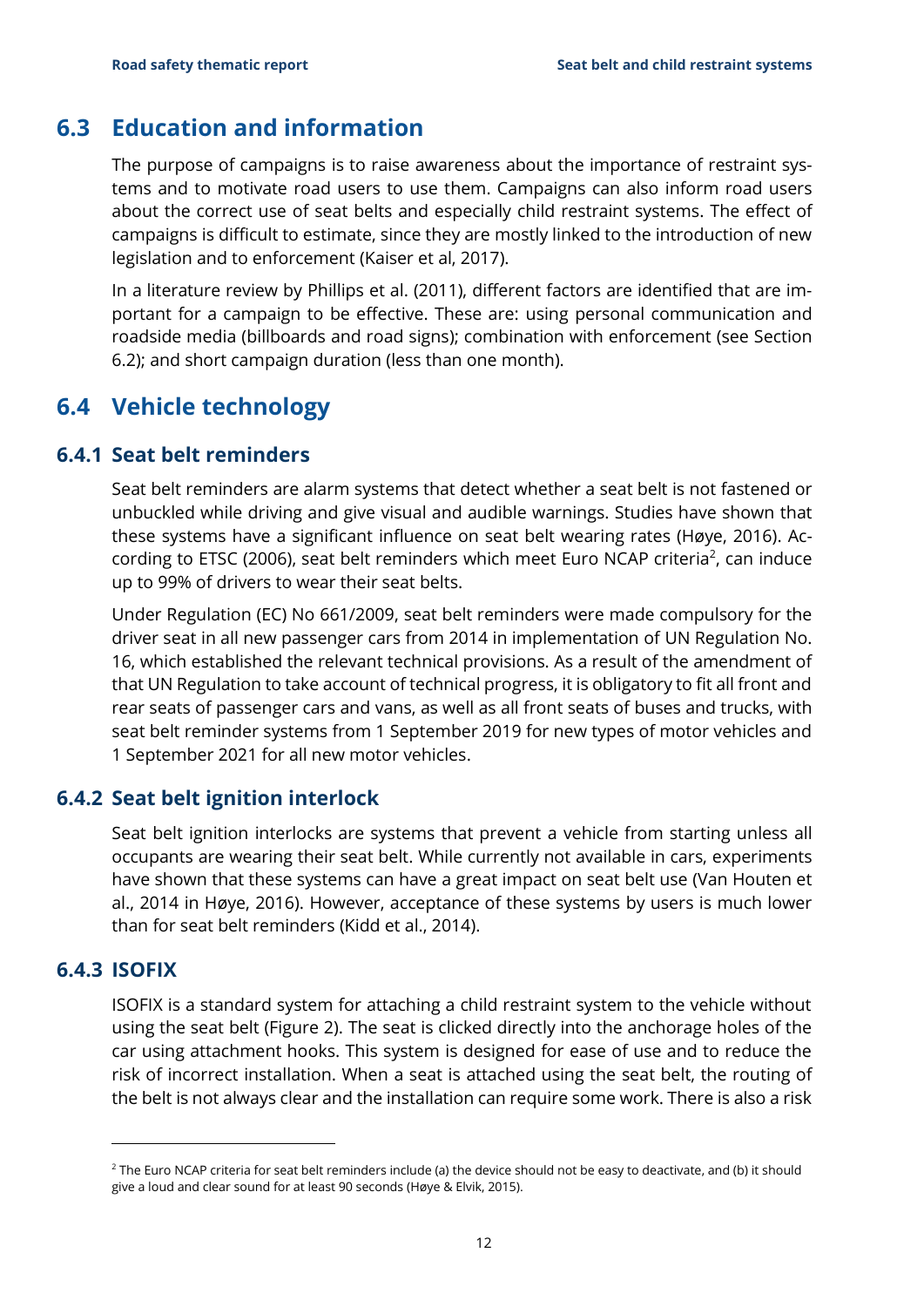of slack in the belt during installation, which could prevent the child restraint system from staying in place in the event of a collision. Studies have shown that incorrect use decreases when using ISOFIX (Roynard & Lesire, 2012).

The ISOFIX system can only be used in cars equipped with an ISOFIX anchorage system for which the technical provisions are determined in UN Regulation No. 145. Under Regulation (EC) No 661/2009 such a system is made mandatory in all new vehicles in the European Union since 1 November 2014, but many older cars are also equipped with it.

<span id="page-14-2"></span>Figure 2 The ISOFIX anchoring system. Source: ANWB



### <span id="page-14-0"></span>**7 Further reading**

- FIA Foundation for the Automobile and Society. (2009). *Seat-Belts and Child Restraints: A Road Safety Manual for Decision-Makers and Practitioners*. FIA Foundation for the Automobile and Society. London.
- Høye, A. (2016). How would increasing seat belt use affect the number of killed or seriously injured light vehicle occupants?. *Accident Analysis & Prevention, 88*, 175- 186.
- <span id="page-14-1"></span>Webster, E. & Norbury, F. (2019). *Seat Belts : The Forgotten Road Safety Priority.* Parliamentary Advisory Council for Transport Safety (PACTS), London.

### **8 References**

- Alfonsi, R., Meta, E., & Ammari, A. (2017), Seatbelt law and enforcement, European Road Safety Decision Support System, developed by the H2020 project SafetyCube. Retrieved from www.roadsafety-dss.eu on 28.06.2019.
- Bilston, L., & Brown, J. (2007). Child restraint misuse: incorrect and inappropriate use of restraints by children reduces their effectiveness in crashes. *Journal of the Australasian College of Road Safety, 18*(3), 34-43.
- Brown, J., Hatfield, J., Du, W., Finch, C. F., & Bilston, L. E. (2010). The characteristics of incorrect restraint use among children traveling in cars in New South Wales, Australia*. Traffic injury prevention, 11*(4), 391-398.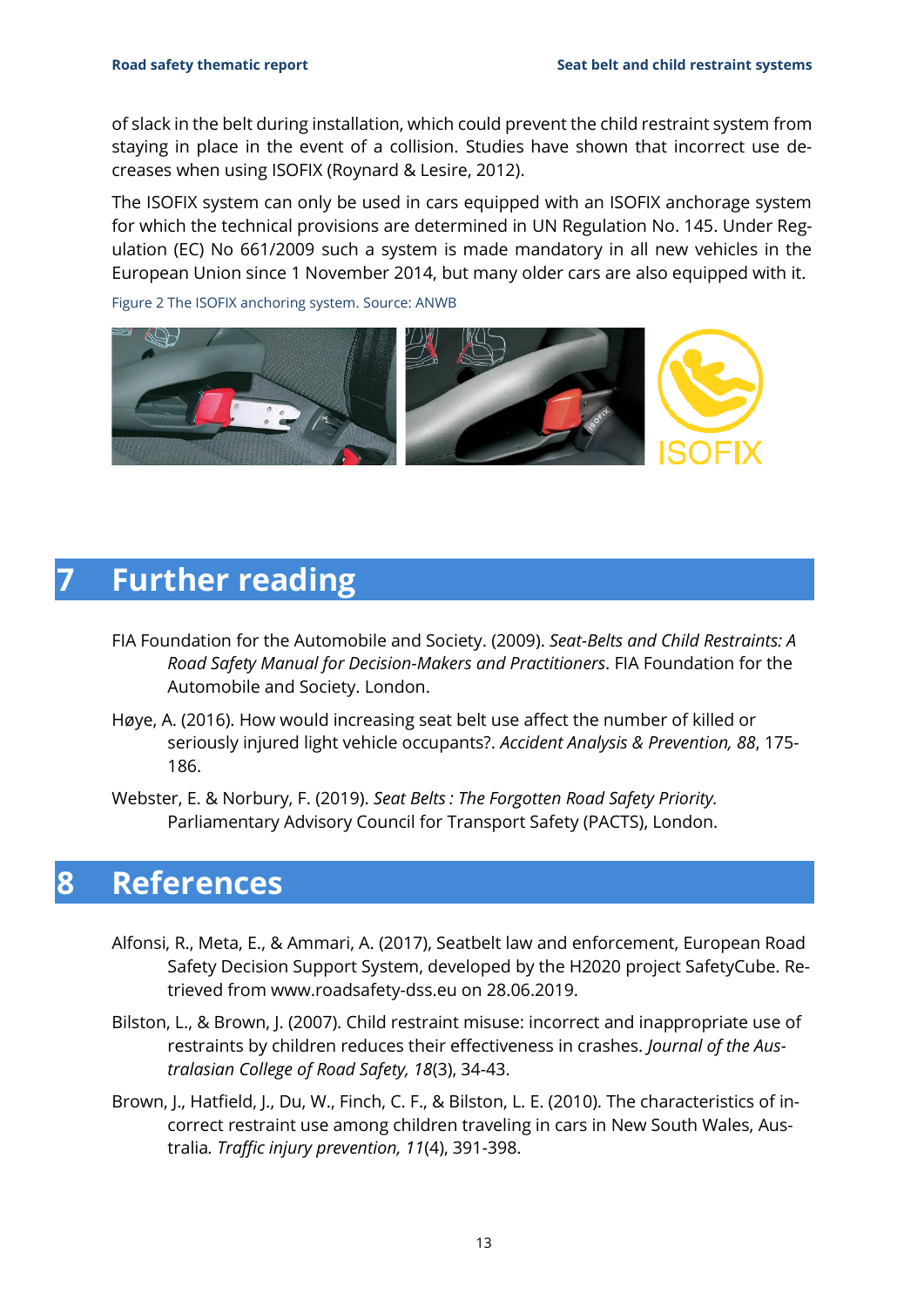- CHILD (2005). Task 1.2: overview report of research into the incorrect use of child restraints in selected countries. [https://dspace.lboro.ac.uk/dspace](https://dspace.lboro.ac.uk/dspace-jspui/handle/2134/14369)[jspui/handle/2134/14369.](https://dspace.lboro.ac.uk/dspace-jspui/handle/2134/14369)
- Decina, L. E., & Lococo, K. H. (2005). Child restraint system use and misuse in six states. *Accident Analysis & Prevention, 37*(3), 583-590.
- European Union (1991). *Council Directive 91/671/EEC of 16 December 1991 on the approximation of the laws of the Member States relating to compulsory use of safety belts in vehicles of less than 3,5 tonnes.* [Official Journal of the European Union, L 373,](https://eur-lex.europa.eu/eli/reg/2019/2144/oj) 31.12.1991, p. 26.
- European Union (2003). *Directive 2003/20/EC of the European Parliament and of the Council of 8 April 2003 amending Council Directive 91/671/EEC on the approximation of the laws of the Member States relating to compulsory use of safety belts in vehicles of less than 3,5 tonnes.* [Official Journal of the European Union, L 115.](https://eur-lex.europa.eu/eli/reg/2019/2144/oj)
- European Union (2009). *Regulation (EC) No 661/2009 of the European Parliament and of the Council of 13 July 2009 concerning type-approval requirements for the general safety of motor vehicles, their trailers and systems, components and separate technical units intended therefor*. [Official Journal of the European Union, L 200,](https://eur-lex.europa.eu/eli/reg/2019/2144/oj)  [31.7.2009, p. 1.](https://eur-lex.europa.eu/eli/reg/2019/2144/oj)
- Elvik, R., Vaa, T., Hoye, A., & Sorensen, M. (Eds.). (2009). *The handbook of road safety measures*. Emerald Group Publishing.
- Elvik, R. (2020). *Control of use of personal protective equipment.* The Handbook of Road Safety Measures, Norwegian (online) version. Retrieved from https://www.tshandbok.no/del-2/8-kontroll-og-sanksjoner/doc734/.
- ETSC (2006, November). *Seatbelt Reminders : Implementing Advanced Safety Technology in Europe's Cars*. Retrieved from [https://etsc.eu/seat-belt-reminders/.](https://etsc.eu/seat-belt-reminders/)
- ETSC (2017). Position paper: Revision of the General Safety Regulation 2009/661 Brussels, Belgium.
- FIA Foundation for the Automobile and Society. (2009). *Seat-Belts and Child Restraints: A Road Safety Manual for Decision-Makers and Practitioners*. FIA Foundation for the Automobile and Society, London.
- Gras, M. E., Font-Mayolas, S., Planes, M., & Sullman, M. J. (2014). The impact of the penalty point system on the behaviour of young drivers and passengers in Spain. *Safety science, 70*, 270-275.
- Goetzke, F., & Islam, S. (2015). Determinants of seat belt use: a regression analysis with FARS data corrected for self-selection. *Journal of safety research, 55*, 7-12.
- Goldenbeld. C. (2017). *Demerit point system*, European Road Safety Decision Support System, developed by the H2020 project SafetyCube. Retrieved from www.roadsafety-dss.eu on 15.11.2021.
- Høye A. & Elvik, R. (2013). *Seat belts, belt reminders and belt locks in light vehicles.* The Handbook of Road Safety Measures, Norwegian (online) version. Retrieved from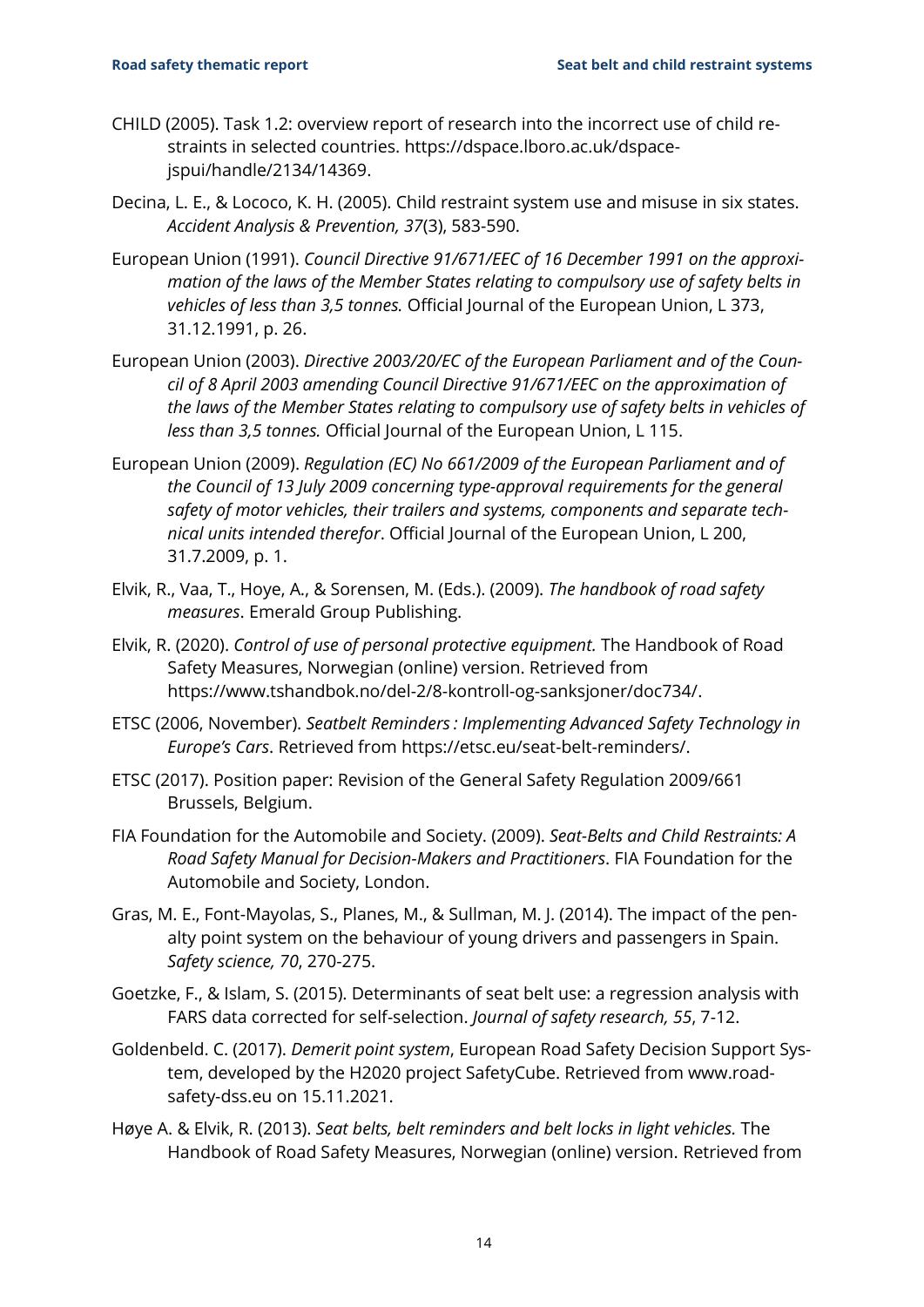https://www.tshandbok.no/del-2/4-kjoeretoeyteknikk-og-personlig-verneutstyr/doc684/.

- Høye A. (2013a). *Seat belts in heavy vehicles*, Norwegian (online) version. Retrieved from [https://www.tshandbok.no/del-2/4-kjoeretoeyteknikk-og-personlig-verneu](https://www.tshandbok.no/del-2/4-kjoeretoeyteknikk-og-personlig-verneutstyr/doc687/)[tstyr/doc687/.](https://www.tshandbok.no/del-2/4-kjoeretoeyteknikk-og-personlig-verneutstyr/doc687/)
- Høye A. (2013b). *Securing children in a car*, Norwegian (online) version. Retrieved from https://www.tshandbok.no/del-2/4-kjoeretoeyteknikk-og-personlig-verneutstyr/doc685/.
- Høye, A. (2016). How would increasing seat belt use affect the number of killed or seriously injured light vehicle occupants?. *Accident Analysis & Prevention, 88*, 175- 186.
- Hummel T., Finkbeiner, F. & Kühn, M. (2010). *Fehlerhafte Nutzung von Kinderschutzsystemen - Eine Beobachtungsstudie 2008*. Unfallforschung der Versicherer (GDV), Berlin.
- Kaiser, S., Aigner-Breuss, E. (2017). *Effectiveness of Road Safety Campaigns*, European Road Safety Decision Support System, developed by the H2020 project SafetyCube. Retrieved from www.roadsafety-dss.eu on 28 06 2019.
- Kapoor, T., Altenhof, W., Snowdon, A., Howard, A., Rasico, J., Zhu, F., & Baggio, D. (2011). A numerical investigation into the effect of CRS misuse on the injury potential of children in frontal and side impact crashes. *Accident Analysis & Prevention, 43*(4), 1438-1450.
- Kidd, D. G., McCartt, A. T., & Oesch, N. J. (2014). Attitudes toward seat belt use and in-vehicle technologies for encouraging belt use. *Traffic injury prevention, 15*(1), 10-17.
- Lalande, S., Legault, F., & Pedder, J. (2003). Relative degradation of safety to children when automotive restraint systems are misused. In *Proceedings: International Technical Conference on the Enhanced Safety of Vehicles* (Vol. 2003, pp. 13-p). National Highway Traffic Safety Administration.
- Ledon, C. (2010). Projet CEDRE (Contrôle et Etude des Dispositifs de Retenue Enfant). Retrieved from<http://www.projet-cedre.fr/>
- Lesire, P., Cuny, S., Alonzo, F., & Cataldi, M. (2007). Misuse of child restraint systems in crash situations-danger and possible consequences. In *Annual Proceedings/Association for the Advancement of Automotive Medicine* (Vol. 51, p. 207). Association for the Advancement of Automotive Medicine.
- Lesire, P., Johannsen, H., Willinger, R., Longton, A., Kirk, A., Beillas, P., & Fiorentino, A. (2013). Child Advanced Safety Project for European Roads (CASPER), Better Knowledge and Better Tools To Improve the Real Protection of Children In Cars. In *International Technical Conference on the Enhanced Safety of Vehicles (ESV) 23rd Conference, Paper* (No. 13-0426).
- Nakamura, H., Alhajyaseen, W., Kako, Y., Kakinuma, T. (2020): Seat belt and child restraint systems. ESRA2 Thematic report No. 7. ESRA project (E-Survey of Road users' Attitudes). International Association of Traffic and Safety Sciences (IATSS),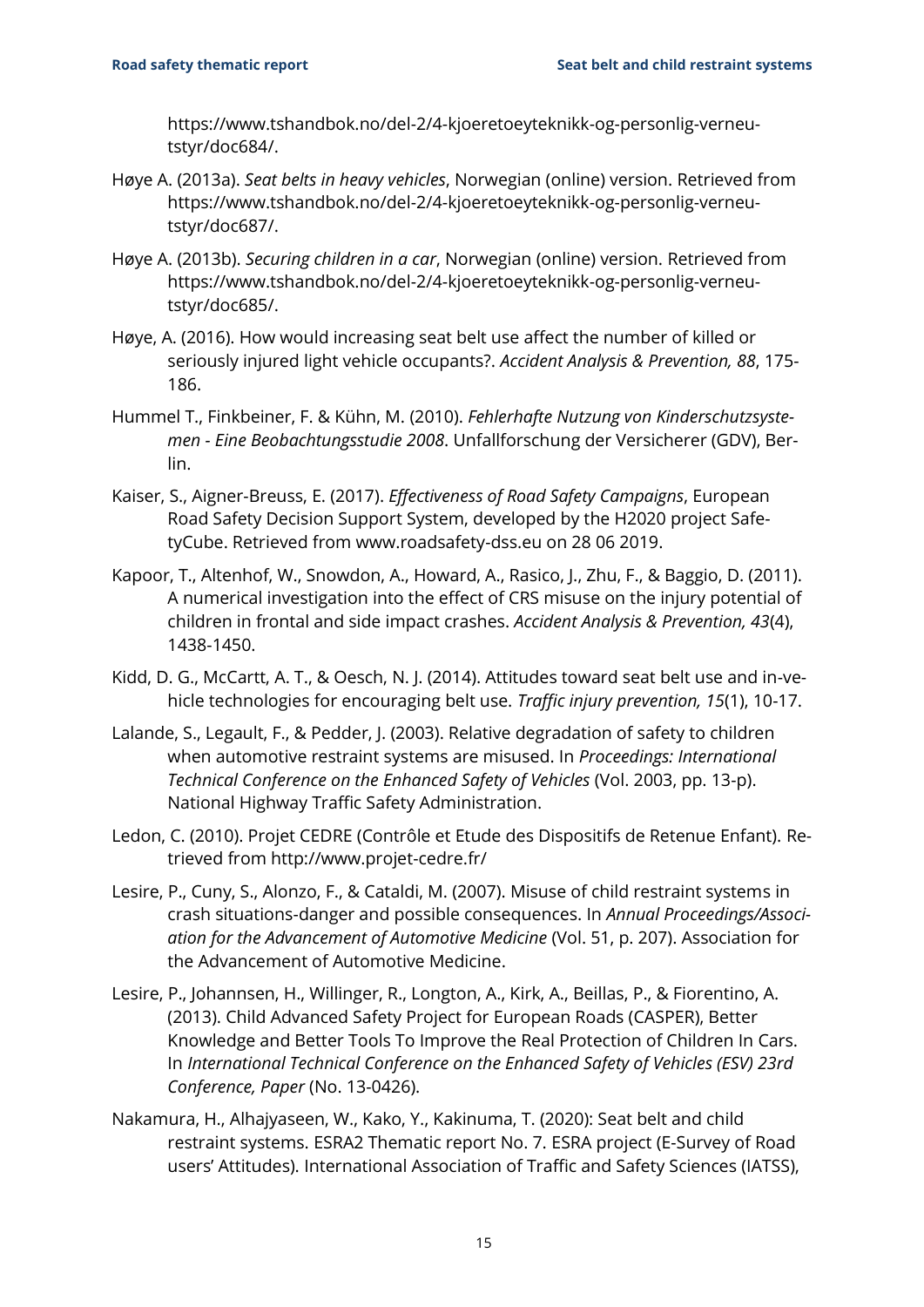2-6-20 Yaesu, Chuo-ku, Tokyo 104-0028, Japan.

- Nambisan, S. S., & Vasudevan, V. (2007). Is seat belt usage by front seat passengers related to seat belt usage by their drivers? *Journal of Safety Research, 38*(5), 545-555.
- Nuyts, E., & Vesentini, L. (2006). *Effect van een gordelcampagne in Antwerpen.* Steunpunt Verkeersveiligheid, RA-2006-76, Diepenbeek.
- OECD (2021). IRTAD database. Accessed at<https://stats.oecd.org/>
- Phillips, R. O., Ulleberg, P., & Vaa, T. (2011). Meta-analysis of the effect of road safety campaigns on accidents. *Accident Analysis & Prevention, 43*(3), 1204-1218.
- Piot, D. (2008). *Etude par observation de la qualité de fixation et d'utilisation des dispositifs de retenue pour enfants à bord des véhicules légers*. Enquête Association Prévention Routière, MMA et Norauto, le 28 janvier 2008. Retrieved from [www.zouleta](http://www.zouletatou.fr/enquete.html)[tou.fr/enquete.html.](http://www.zouletatou.fr/enquete.html)
- Ringen, S. (2019). Dybdeanalyser av dødsulykker i vegtrafikken 2018. Report 256. Oslo, Norwegian Public Roads Administration, Norwegian Public Roads Administration.
- Roynard, M. (2012). *Nationale gedragsmeting: gebruik van kinderbeveiligingssystemen - 2011*. Belgian Road Safety Institute - Knowledge centre for road safety, Brussels.
- Roynard, M., & Lesire, P. (2012). Comparison of ISOFIX and non-ISOFIX child restraint system use, a Belgian roadside survey. In *10th International Conference Protection of Children in Cars*.
- Roynard, M., Silverans, P., Casteels, Y., & Lesire, P. (2014). National roadside survey of child restraint system use in Belgium. *Accident Analysis & Prevention, 62*, 369-376.
- Roynard, M. (2015). *Worden kinderen veilig vervoerd? Nationale gedragsmeting: gebruik van kinderbeveiligingssystemen 2014*. Belgian Road Safety Institute - Knowledge centre for road safety, Brussels.
- Schoeters, A., Lesire, P., & Lequeux, Q. (2017). Evolutions in the use and misuse of child restraint systems in Belgium and a perspective towards the future. In *15th International Conference Protection of Children in Cars*.
- Schoeters, A., & Lequeux, Q. (2018) *Klikken we onze kinderen wel veilig vast? Resultaten van de nationale Vias-gedragsmeting over het gebruik van kinderbeveiligingssystemen*. Vias institute - Knowledge centre for road safety, Brussels.
- Timothy J. (2009). *Survey of Child Restraint Device Use and Misuse in Michigan*. Wayne State University - Transportation Research Group, Michigan Office of Highway Safety Planning.
- UN R16 (2018). Regulation No 16 of the Economic Commission for Europe of the United Nations (UNECE) — Uniform provisions concerning the approval of: I. Safetybelts, restraint systems, child restraint systems and ISOFIX child restraint systems for occupants of power-driven vehicles; II. Vehicles equipped with safetybelts, safety-belt reminders, restraint systems, child restraint systems, ISOFIX child restraint systems and i-Size child restraint systems [2018/629].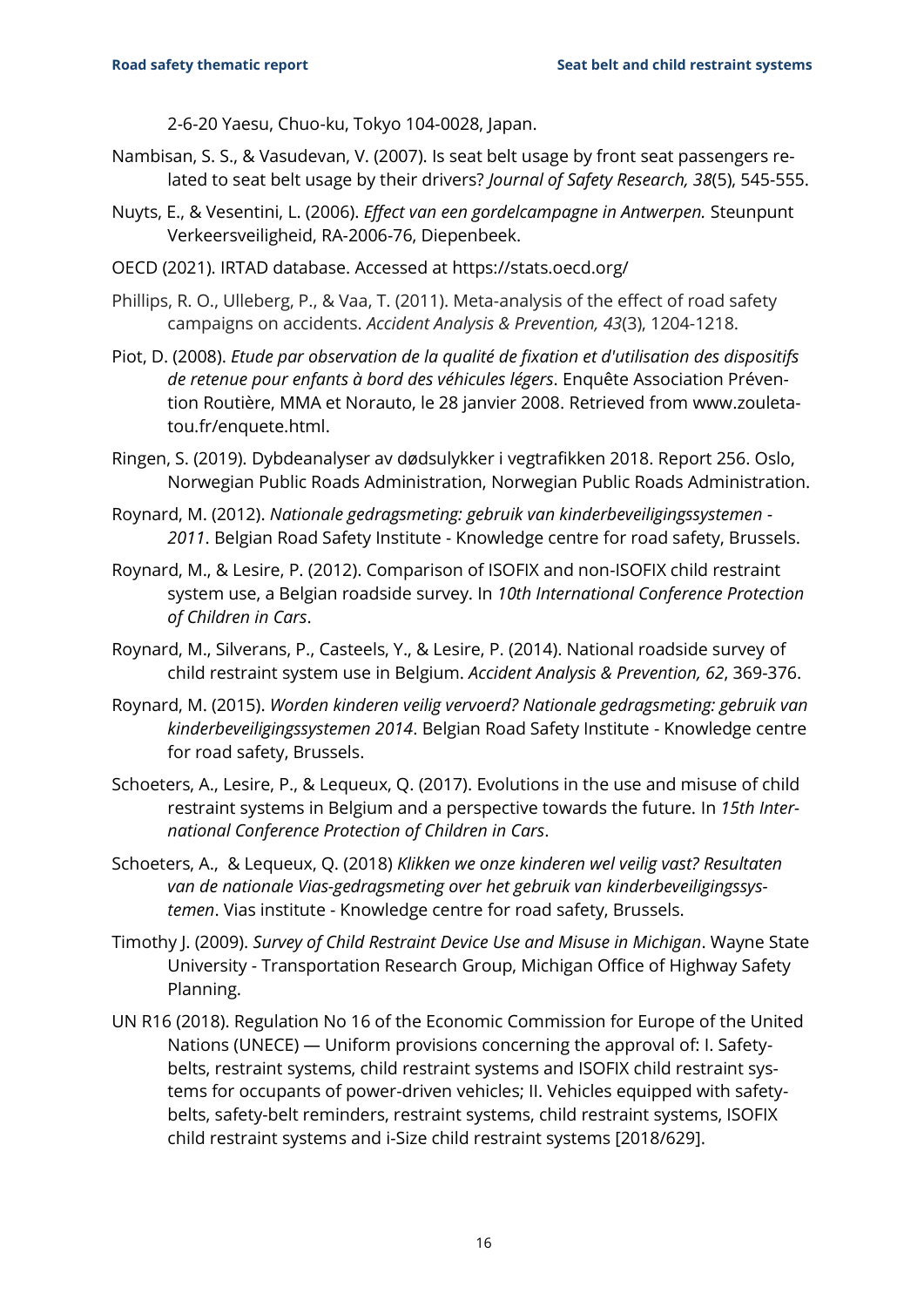- UN R44 (2010). Regulation No 44 of the Economic Commission for Europe of the United Nations (UN/ECE) - Uniform provisions concerning the approval of restraining devices for child occupants of powerdriven vehicles ('Child Restraint Systems').
- UN R129 (2014). Regulation No 129 of the Economic Commission for Europe of the United Nations (UN/ECE) – Uniform provisions concerning the approval of enhanced Child Restraint Systems used on board of motor vehicles (ECRS).
- UN R145 (2019). Regulation No 145 of the Economic Commission for Europe of the United Nations (UN/ECE) — Uniform provisions concerning the approval of vehicles with regard to ISOFIX anchorage systems ISOFIX top tether anchorages and i-Size seating positions [2019/2142]
- United Nations Economic Commission for Europe (2016). *UN Regulation No 129. Increasing the safety of children in vehicles. For policymakers and concerned citizens*. Retrieved from [https://unece.org/DAM/trans/publications/WP29/CHILD\\_RESTRAINT\\_SYSTEMS\\_br](https://unece.org/DAM/trans/publications/WP29/CHILD_RESTRAINT_SYSTEMS_brochure.pdf) [ochure.pdf.](https://unece.org/DAM/trans/publications/WP29/CHILD_RESTRAINT_SYSTEMS_brochure.pdf)
- Van Houten, R., Reagan, I. J., & Hilton, B. W. (2014). Increasing seat belt use: Two field experiments to test engineering-based behavioral interventions. *Transportation research part F: traffic psychology and behaviour, 23*, 133-146.
- Vesentini, L., & Willems, B. (2007). Premature graduation of children in child restraint systems: an observational study*. Accident Analysis & Prevention, 39*(5), 867-872.
- Webster, E. & Norbury, F. (2019). *Seat Belts : The Forgotten Road Safety Priority.* Parliamentary Advisory Council for Transport Safety (PACTS), London.
- WHO (2018). *Global status report on road safety 2018*. World Health Organization, Geneva.
- Zambon, F., Fedeli, U., Visentin, C., Marchesan, M., Avossa, F., Brocco, S., & Spolaore, P. (2007). Evidence-based policy on road safety: the effect of the demerit points system on seat belt use and health outcomes*. Journal of Epidemiology & Community Health, 61*(10), 877-881.